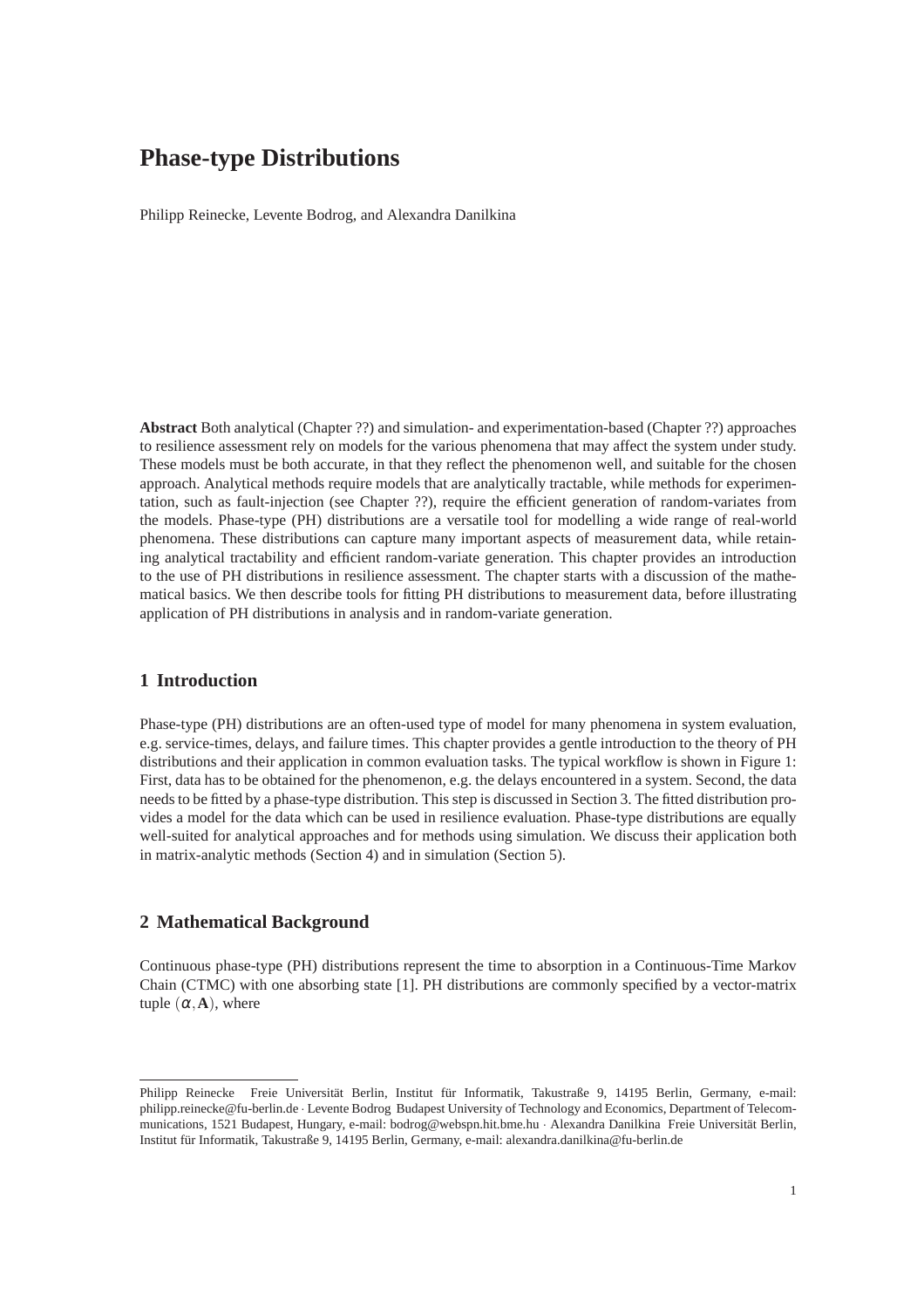

$$
\alpha = (\alpha_1, ..., \alpha_n) \in \mathbb{R}^n \text{ and } \mathbf{A} = \begin{pmatrix} a_{11} & \cdots & a_{1n} \\ \vdots & \ddots & \vdots \\ a_{n1} & \cdots & a_{nn} \end{pmatrix} \in \mathbb{R}^{n \times n}.
$$

**Definition 0.1.** The *size* of the  $(\alpha, A)$  representation is the size of the vector  $\alpha$ , which is equal to the size of the square matrix **A**.

**Definition 0.2.** The *probability density function (PDF)*, *cumulative distribution function (CDF)*, *Laplace-Stieltjes Transform (LST)* of the CDF and *k*th *moment*, respectively, are defined as follows [1, 2, 3]:

$$
f(x) = \alpha e^{\mathbf{A}x} \mathbf{a},\tag{1}
$$

$$
F(x) = 1 - \alpha e^{\mathbf{A}x} \mathbf{1},\tag{2}
$$

$$
\tilde{F}(s) = \alpha_{n+1} + \alpha (s\mathbf{I} - \mathbf{A})^{-1} \mathbf{a},\tag{3}
$$

$$
E\left[X^{k}\right] = k!\alpha(-\mathbf{A})^{-k}\mathbb{1}.
$$
\n(4)

where  $\mathbf{a} = -\mathbf{A} \mathbf{I}$ , and  $\mathbf{I}$  is the column vector of ones of appropriate size. Note that phase-type distributions have rational LST and that the eigenvalues of the transient generator matrix are the poles of the LST of the distribution [4].

The vector-matrix representation of a PH distribution is not unique. In general, there exists another representation (β,**B**) of size *m* that represents the same phase-type distribution. Representations may differ both in size  $(n \neq m)$  and in the contents of the tuples. In particular, every PH distribution has a *Markovian* representation (α, A), where  $α ≥ 0$ ,  $a_{ij} ≥ 0$ ,  $1 ≤ i ≠ j ≤ n$  and  $a = −A1$ l ≥ 0. In this case, A is the transient part of the generator matrix of the associated CTMC

$$
\overline{\mathbf{A}} = \left(\begin{array}{c} \mathbf{A} & \mathbf{a} \\ \mathbf{0} & 0 \end{array}\right).
$$

Another representation of the same size can be computed by a similarity transformation, as follows: When **B** is invertible and **B**1l = 1, then  $(\alpha \mathbf{B}, \mathbf{B}^{-1} \mathbf{A} \mathbf{B})$  is another representation of the same distribution, since its CDF is

$$
1 - \alpha \mathbf{B} e^{\mathbf{B}^{-1} \mathbf{A} \mathbf{B} x} \mathbb{1} = 1 - \alpha \mathbf{B} \mathbf{B}^{-1} e^{\mathbf{A} x} \mathbf{B} \mathbb{1} = 1 - \alpha e^{\mathbf{A} x} \mathbb{1}.
$$

The sizes of the  $(\alpha, A)$  and the  $(\alpha B, B^{-1}AB)$  representations are the same in this case, but it is also possible to generate representations of the same distribution with another size, using a non-square matrix *W*.

# *2.1 PH Classes*

Based on the structure of the underlying Markov chain, several classes of phase-type distributions can be distinguished. These classes differ in the statistical properties they can represent. Furthermore, the structure of a PH representation often has an impact on its application, as some structures allow more efficient solutions.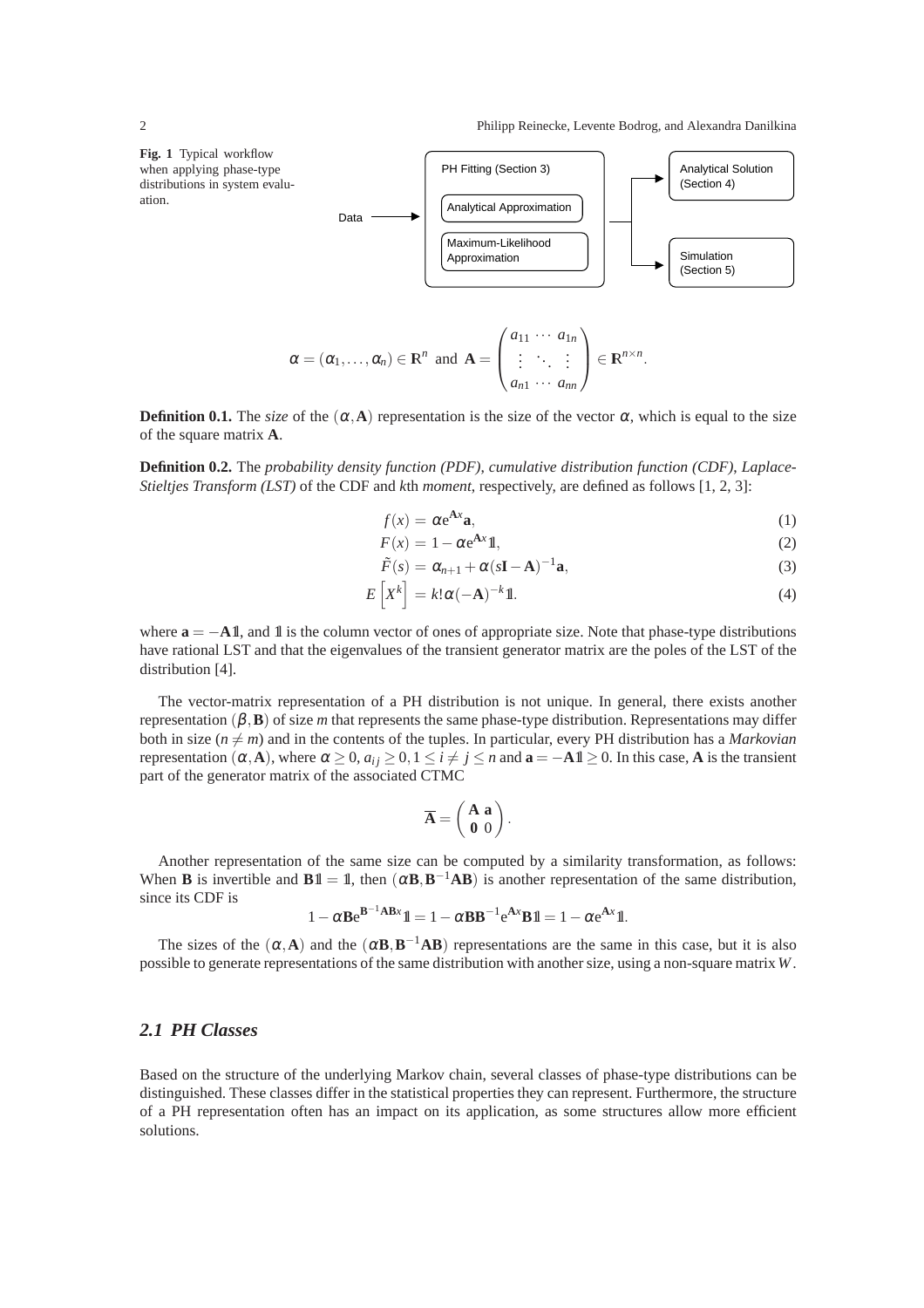

**Fig. 2** CTMC representations for general and acyclic phase-type distributions.

The most important distinction is the one into Acyclic and General Phase-type distributions: Every acyclic phase-type (APH) distribution has at least one Markovian representation without cycles in the subgenerator, while for general phase-type distributions cycles are allowed. This is illustrated in Figure 2: The distribution on the left contains a cycle, that is, a backward transition from state 4 to state 2. The distribution on the right does not contain this transition and therefore there are no cycles.



**Fig. 3** CTMC representations for Hyper-Erlang and hyper-exponential distributions.

Most approaches in fitting and application of PH distributions focus on the APH class, as this class offers better tractability than the general PH class. Within APH, we distinguish two important sub-classes: The first one is the class of Hyper-Erlang distributions (HErD). Hyper-Erlang distributions are mixtures of Erlang-distributions with different lengths and rates. They can be specified by a tuple  $(\beta, m, b, \lambda)$ , where  $\beta$  is the vector of initial probabilities of each Erlang branch, *m* is the number of Erlang branches, *b* is the vector of the lengths of the Erlang branches, and  $\lambda$  is a vector containing the rates. The size of a Hyper-Erlang distribution is given by the sum of the lengths of the branches, i.e.  $n = b$ 1l. The general structure is illustrated in Figure 3(a), where we show a hyper-Erlang distribution with  $m = 2$  branches of length  $b_1 = 3$  and  $b_2 = 2$ , respectively. The initial probabilities and the transition rates are given by  $\beta = (\beta_1, \beta_2)$ and  $\lambda = (\lambda_1, \lambda_2)$ . The size of this representation is  $n = b_1 + b_2 = 5$ . One important example is the Erlang distribution, i.e. a Hyper-Erlang distribution with only one branch and initial probability  $\beta_1 = 1$ .

The second sub-class of APH we consider is the class of Hyper-Exponential distributions (HEx) of order *n*, specified by initial probability vector  $\alpha$  and rate vector  $\lambda$ . Figure 3(b) shows an example for a hyper-exponential distribution of size  $n = 4$ . From this example, it is obvious that the hyper-exponential distributions are a subclass of the hyper-Erlang distributions, as every hyper-exponential distribution is a hyper-Erlang distribution with branch length vector **b** = 1. Furthermore, setting  $n = 1$  and  $\alpha_1 = 1$  yields the exponential distribution with rate  $\lambda_1$ .

### *2.2 Canonical Representations*

While in general representations for phase-type distributions are not unique, several canonical forms have been defined. For each PH distribution, the canonical form of a given size *n* is unique in the sense that there exists no representation of the same size *n* with the structure of the canonical form, but different parameters. Therefore, by comparing canonical forms, we can determine whether PH distributions given by different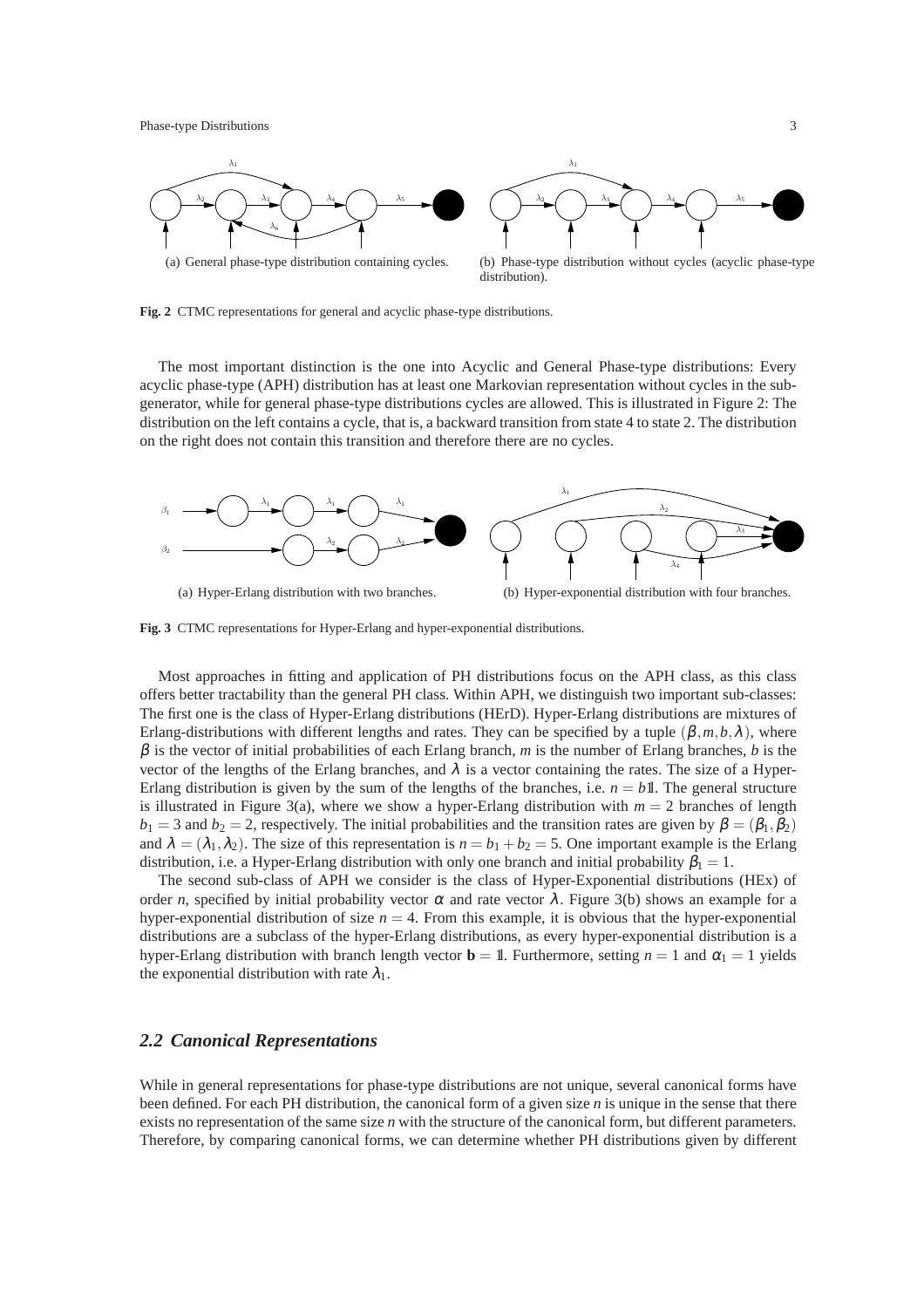representations are identical. More important, however, is the use of canonical forms in fitting, analysis, and simulation, where their typically low number of parameters and simple structure enable efficient methods.

In the following we discuss Cumani's Canonical Form 1 (CF-1) [5] and the Monocyclic form introduced in [6], as these are the most common ones.



**Fig. 4** Canonical representations for phase-type distributions.

#### **2.2.1 The Canonical Form for APH Distributions**

The Canonical Form 1 (CF-1) was defined in [5]. The structure of its underlying CTMC is shown in Figure 4(a): The Markov chain can be entered at any state  $i = 1 \dots (n+1)$  (with probability  $\alpha_i$ ), but the absorbing state can only be reached by traversing all remaining states. Furthermore, the rates  $\lambda_i$  are ordered such that  $\lambda_i \leq \lambda_{i+1}$  for all *i*. The formal definition is as follows:

**Definition 0.3.** [5] The *Canonical Form 1 (CF-1 form)* is a bi-diagonal representation  $(\alpha, \Lambda)$  where  $\alpha$  is Markovian and the rates  $a_i$  in  $\Lambda$  are in increasing order:  $a_1 \le a_2 \le \cdots \le a_n$ .

[5, 7] showed that every acyclic phase-type distribution with a Markovian representation of size *n* has a unique CF-1 representation of the same size.<sup>1</sup> The CF-1 form for an APH given as  $(\alpha, A)$  can be obtained by a similarity transformation. A procedure for constructing the similarity transformation matrix is given in [8].

Note that transforming an APH representation of size *n* to the CF-1 form considerably reduces the number of parameters: A general APH representation has *n* initial probabilities  $\alpha_1, \ldots, \alpha_n$  and  $n^2$  entries in the subgenerator matrix **A**, i.e. the number of parameters is  $n + n^2$ . In the CF-1 form **A** is an upper bi-diagonal matrix with  $a_{i,i} = -a_{i+1,i}$ . The CF-1 form therefore has  $2n$  parameters.

#### **2.2.2 The Monocyclic Form for General PH Distributions**

General PH distributions may have complex poles, and the poles of a PH distribution are given by the eigenvalues of the subgenerator matrix **A**. As the eigenvalues of a bi-diagonal representation  $(\alpha, \Lambda)$  are equal to the entries of the diagonal and  $A \in \mathbb{R}^{n \times n}$  it is easy to see that a bi-diagonal structure like the CF-1 form cannot represent phase-type distributions with complex poles.

For this reason, [6] proposed the Monocyclic form as a chain of Feedback-Erlang (FE) blocks, defined as follows:

**Definition 0.4.** A *Feedback-Erlang (FE) block* is given by a tuple  $(b, \lambda, z)$  of the length *b*, transition rate  $\lambda$ , and feedback probability  $z \in [0:1)$ . The Feedback-Erlang block consists of an Erlang-distribution with length *b* and rate  $\lambda$  and an additional (feedback) transition from the last state of the block to the first state.

Figure 5 illustrates this concept. Note that the cases  $z = 0$  and  $b = 1$  are allowed. For  $z = 0$ , the Feedback-Erlang is simply an Erlang of order *b*, while for  $b = 1$  it is an exponential distribution. The importance of

<sup>&</sup>lt;sup>1</sup> Smaller CF-1 representations may exist if there is redundancy in the original representation [1, 8, 9].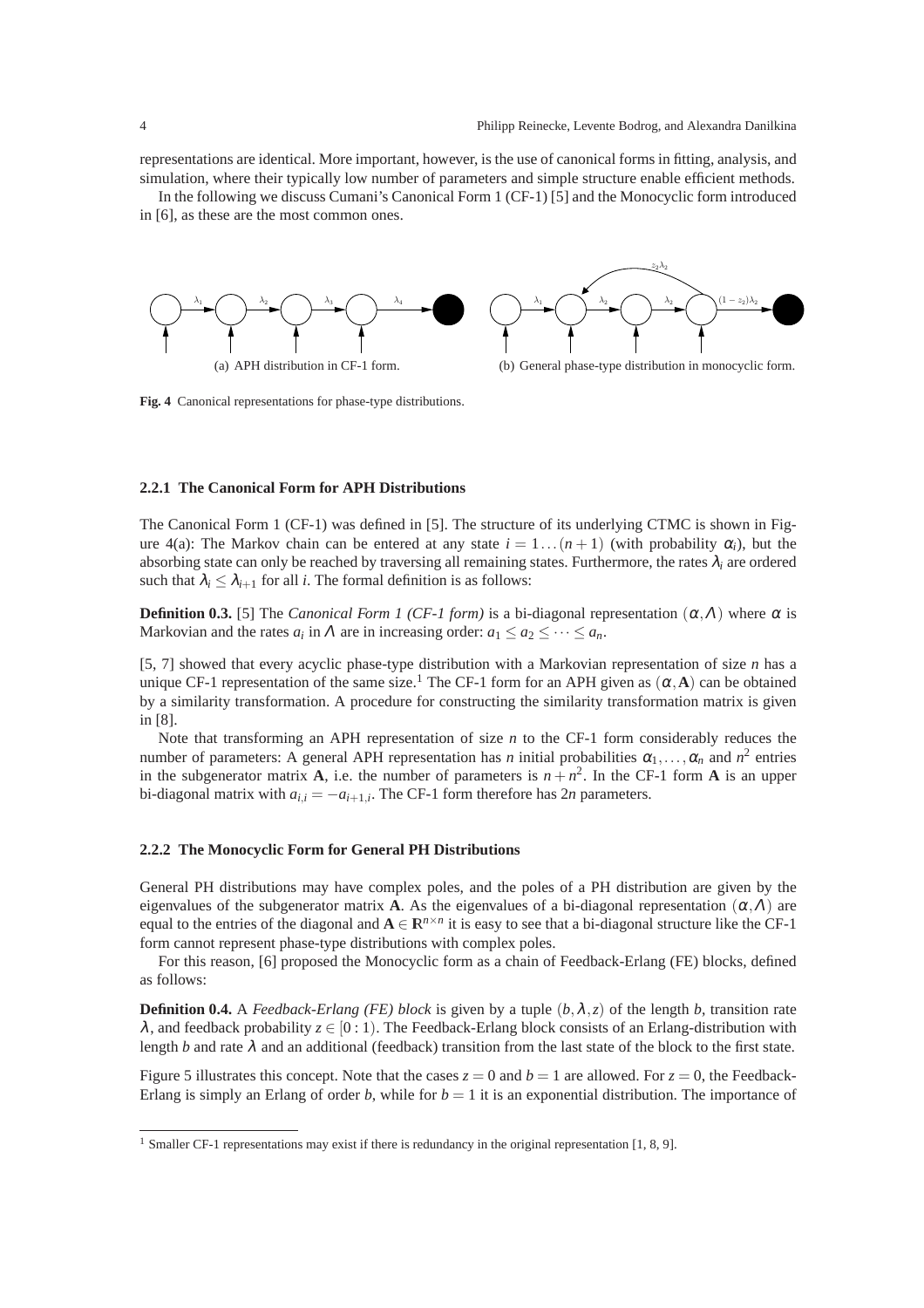

this structure lies in the fact that for  $z > 0$  and  $b > 1$  the block has a conjugate-complex pair of eigenvalues [6]. Therefore, a chain of FE blocks can be used to represent the complex eigenvalue pairs of a general phase-type distribution.

Based on this observation, [6] define the Monocyclic representation as a chain of Feedback-Erlang blocks:

**Definition 0.5.** A *Monocyclic representation* is given by the tuple  $(\alpha, m, b, \lambda, z)$ , where the vector  $\alpha \in \mathbb{R}^{b1}$ specifies the initial state probabilities, and  $b$ ,  $\lambda$  and  $\zeta$  define the length, rate, and feedback probability of the *m* Feedback-Erlang blocks.

The FE blocks are positioned such that the absolute values of the dominant eigenvalues  $r_i$  are in ascending order:  $r_i \leq r_{i+1}$ .

Any PH distribution has a monocyclic representation [6]. If the representation of the PH distribution is PH-simple [7] and of size *n*, then the size of the monocyclic representation is  $n' \geq n$ . This potential size expansion makes the monocyclic representation less efficient in analytical studies, but its simple and still Markovian structure makes it promising for simulation studies.

The structure of a Monocyclic representation is shown in Figure 4(b). Note that if  $z_i = 0$  for all FE blocks  $i = 1, \ldots, b$  the Monocyclic form is equivalent to the CF-1 form. That is, the CF-1 form is actually a special case of the Monocyclic form.

# *2.3 Properties*

One nice property of the PH distributions class is that it is closed for minimum/maximum, summation, etc. From the point of view of applying PH distributions to fitting data, the main problem of the class is the incomplete exploration of the moment bounds of the general PH distribution. However, there are results on them for several particular cases.

The feasible first moment range of the PH class is the set of non-negative numbers as PH gives a nonnegative random variable.

It is proven that the feasible range of the squared coefficient of variation for the PH of size  $n(PH(n))$  is

$$
cv^2 \ge \frac{1}{n},\tag{5}
$$

where the equality holds for the *n* dimensional Erlang distribution  $(Erl(n))$ .[10]

For higher moments there is no general knowledge, however there are several special cases for which some insights on the moment bounds exist, like e.g., the moment bounds of the APH(2)  $\equiv$  PH(2) class [11], the moment bounds of the PH(3) class implied by the canonical form given in [12], the bound of the general APH class within the PH is known according to the APH canonical form and there exists also a numerical method to determine the general PH bound in [13].

From the fitting perspective the *reduced moment problem* (when a distribution function is determined based on its moments) can also be crucial which is only solved for the wider class of distributions the matrix exponentials.[14]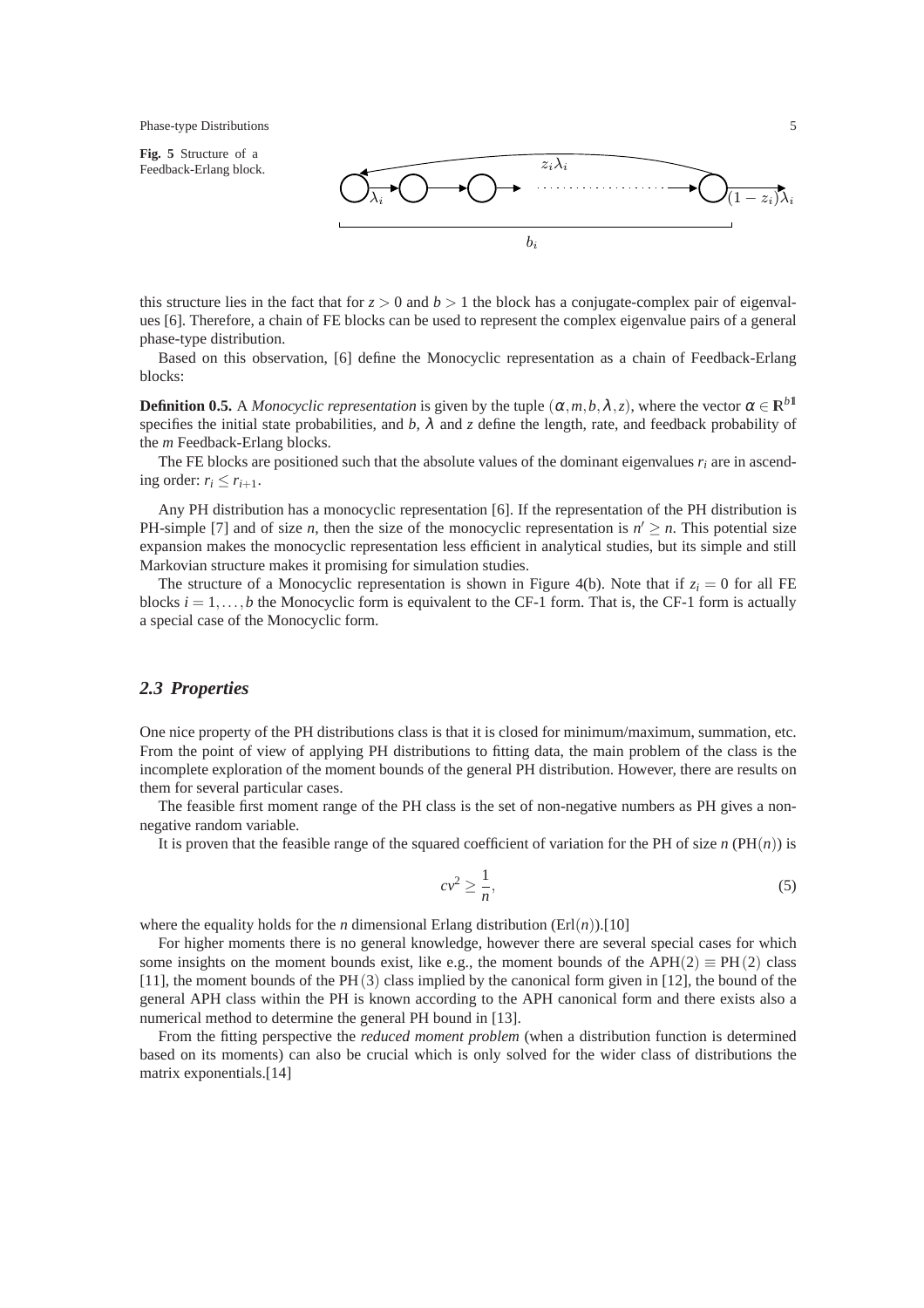

**Table 1** Performance measures defined in [15]

| Performance Measure                                                                                       | Definition                                        |
|-----------------------------------------------------------------------------------------------------------|---------------------------------------------------|
| Area difference between distribution functions $\Delta F$                                                 | $\Delta F = \int_0^\infty  \hat{F}(x) - F(x)  dt$ |
| Area difference between densities $\Delta f$                                                              | $\Delta f = \int_0^\infty  \hat{f}(x) - f(x)  dt$ |
| Relative error in the first moment (mean $c_1$ )                                                          | $e_1 = \frac{ \hat{c}_1 - c_1 }{ c_1 }$           |
| Relative error in the second central moment (variance $c_2$ ) $e_2 = \frac{ \hat{c}_2 - c_2 }{\hat{c}_2}$ |                                                   |
| Relative error in the third central moment (skewness $c_3$ ) $e_3 = \frac{ \hat{c}_3 - c_3 }{a}$          |                                                   |

## **3 Fitting Measurement Traces With PH Distributions**

As illustrated in Figure 1, the first step in applying phase-type distributions in resilience evaluation is to fit a PH distribution to a data set. Consider Figure 6, where we show both a histogram of some data and the density of a phase-type distribution approximating the data. Our aim is to approximate the data as closely as possible, in order to obtain correct results when using the approximating distribution later on. In this section we provide the basics for fitting data sets with phase-type distributions. We discuss costs, quality metrics, and introduce three established fitting tools.

## *3.1 Costs of Fitting PH Distributions to Data*

Since a PH distribution is defined by the tuple  $(\alpha, A)$ , the problem of fitting translates to finding an initial probability vector  $\alpha$  and a sub-generator matrix **A** of appropriate size *n*. While, in general, higher-order PH distributions can provide a better approximation [16], they are more expensive in both analysis and simulation. Furthermore, the time required for fitting a distribution increases with *n*, as more parameters have to be fitted. Consequently, careful choice of *n* is important.

As will be shown in Sections 4 and 5, the cost of using a PH distribution depends not only on the size *n*, but also on the structure of the representation. The same holds for the fitting problem. Here, the number of free parameters to be fitted can be reduced significantly by choosing an appropriate representation: If we assume the size *n* of the representation to be constant, then general phase-type distributions in an arbitrary Markovian representation have  $n + n^2$  free parameters, as  $\alpha$  is a row vector of length *n*, and **A** is a matrix

**Fig. 6** Example data and its approximation with a phase-

type distribution.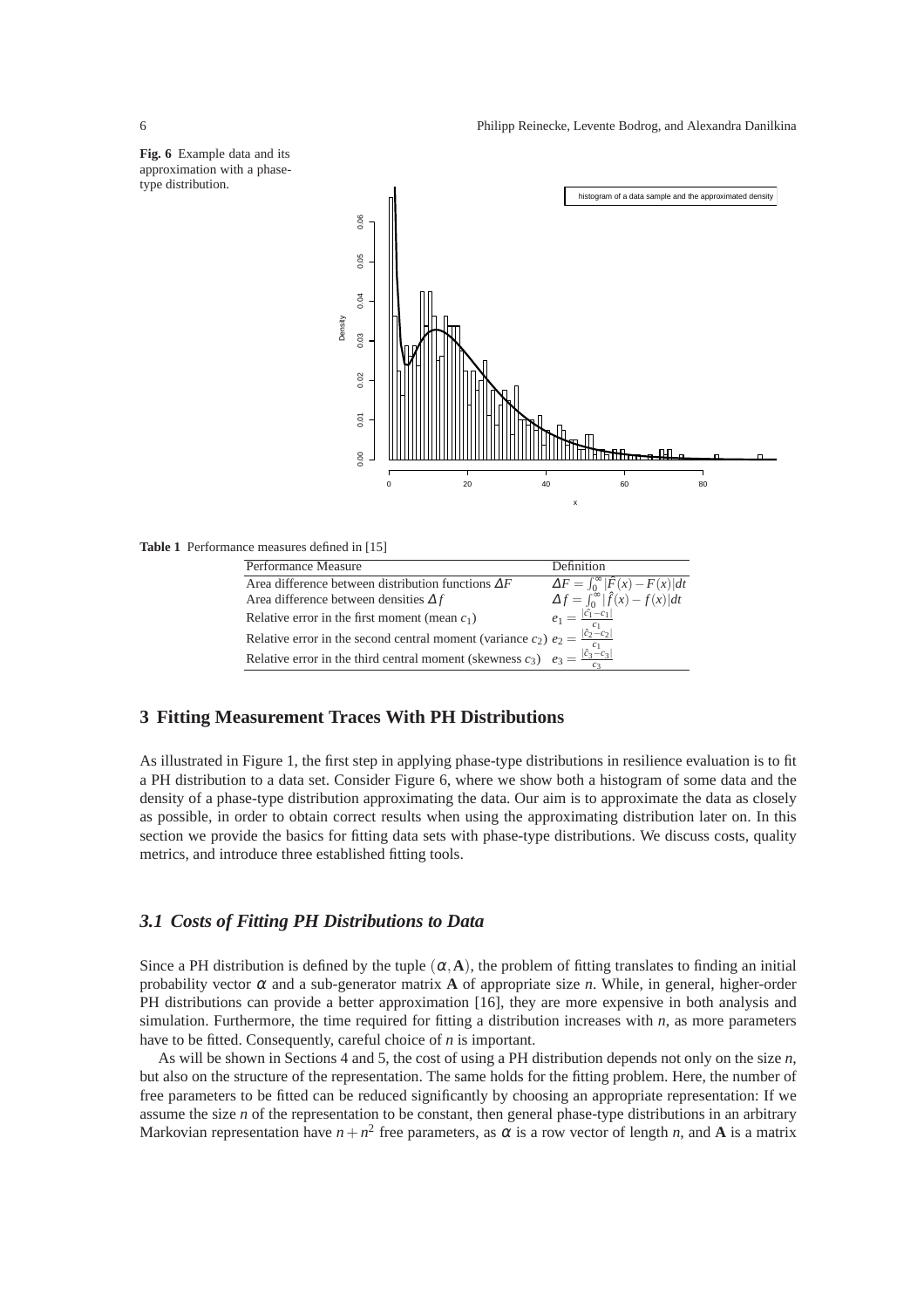of size  $n \times n$ . If we assume that the representation is Monocyclic, we have a chain of *m* Feedback-Erlang blocks, each with a length parameter  $b_j$ , rate parameter  $\lambda_j$  and feedback probability  $z_j$ , and an initial probability vector of size *n*. As  $m \le n$ , the upper limit for the number of free parameters is  $3n + n$ . Limiting ourselves to the APH class, we can utilise the CF-1 canonical form, which has only 2*n* free parameters: *n* transition rates and *n* initial probabilities. Finally, if we consider only HErD distributions in representations as shown in Figure 3(a), the number of free parameters reduces to 3*m*: *m* initial probabilities for the *m* Erlang branches, *m* lengths for the Erlang branches, and *m* transition rates.

# *3.2 Quality Measures*

Fitting a phase-type distribution to data requires careful choice of the right fitting tool, as well as of fitting parameters such as sub-class and size. As just discussed, the approximation problem becomes less complex if data is fitted with subclasses of phase-type distributions, however, fitting quality may decrease as well, as subclasses cannot represent all properties of the general PH class. For example, hyperexponential distributions cannot approximate distributions with oscillating densities [17].

In order to assess the quality of data approximation, quality measures are required. An intuitive method consists in simply comparing the shape of the empirical PDF or CDF to that of the approximating PH distribution. This gives not only absolute differences, but also gives a visual impression how well the shape of the empirical PDF/CDF was approximated (e.g. in Figure 6 the approximated density fits the data quite well).

While a visual impression often yield a good initial assessment, a more formal approach requires exact definitions of quality measures. Table 1 shows the standard quality measures for PH fitting, as defined in [15]. The first two performance measures formalise the visual comparison of empirical and approximated data, by computing the distance between both curves. The last three measures capture how well the fitted distribution approximates the empirical moments of the data. Based on these performance measures we can decide which tool to use, and which fitting is most appropriate for the requirements and future application of approximation results. For instance, for use in a stochastic model whose behaviour primarily depends on the first three moments, one would aim to get small relative moment errors, while in other applications fitting the shape of the density may be more important.

## *3.3 Introduction to PH-Fitting Tools*

Here we outline three tools for data approximation with phase-type distributions: Moment Matching, G-FIT and PhFit. They mainly differ with respect to the algorithms they employ and the subclass of PH distributions they support. There are two general and relevant classes of algorithms: Analytical and statistical methods, where the former relies on direct computation of the parameters and the latter is based on the maximum likelihood method for parameter estimation, typically implemented as an iterative procedure.

#### **3.3.1 Analytic Approximation: Moment Matching**

Analytic moment-matching methods have the advantage of being fast, easy to implement, and giving low errors in the moments. On the other hand, accuracy of the fitting may be limited by the representation. We illustrate this using the method proposed in [3], which can fit an APH(2) distribution to the first three moments of a data set. The approach proceeds by computing the approximation parameters directly from the moments, as follows: An APH(2) in CF-1 form with  $\alpha = (\alpha_1, 1 - \alpha_1)$  and

$$
\mathbf{A} = \begin{pmatrix} -a_1 & a_1 \\ 0 & -a_2 \end{pmatrix},
$$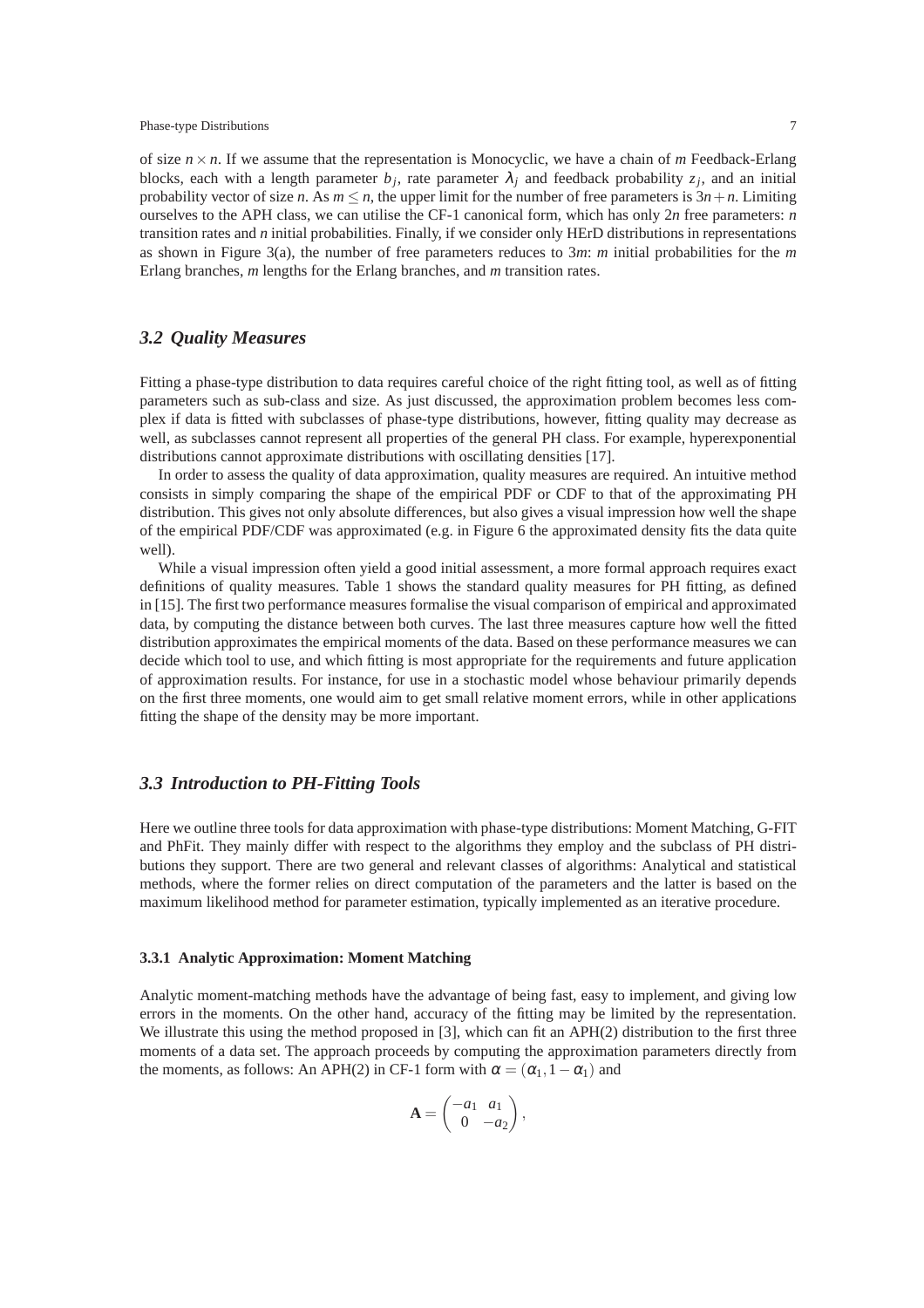is defined by three parameters,  $a_1, a_2$ , and  $\alpha_1$ . Recall from Definition 0.2 the general moments-generating function for a PH distribution. Writing the first three moments explicitly:

$$
E[X] = m_1 = \frac{a_1 + \alpha_1 a_2}{a_1 a_2},
$$

$$
E[X^2] = m_2 = \frac{2(a_1^2 + \alpha_1 a_1 a_2 + \alpha_1 a_2^2)}{a_1^2 a_2^2},
$$

$$
E[X^3] = m_3 = \frac{6(a_1^3 + \alpha_1 a_1^2 a_2 + \alpha_1 a_1 a_2^2 + \alpha_1 a_2^3)}{a_1^3 a_2^3},
$$

[3] obtain a system of 3 linear equations. Solving this system for  $a_1, a_2, \alpha_1$  yields an APH(2) that matches the first three moments. However, possible solutions are limited by the moment bounds for the APH(2) class (cf. Section 2.3). For combinations of moments outside the moment bounds, the system has no solution, i.e. data sets with these moments cannot be fitted exactly by an APH(2). For instance, as follows from (5), the smallest SCV  $cv^2$  that can be represented by an APH $(2)$  is

$$
cv^2 = \frac{1}{2},
$$

which puts constraints on the relation of the mean and variance. Data sets with  $cv^2 < \frac{1}{2}$  require PH distributions of higher order. Similar constraints exist for the third moment, although in some cases the third moment can be approximated even when no exact fitting is possible.

# *3.4 Maximum Likelihood Method*

The second class of fitting algorithms is based on the maximum-likelihood method. The maximumlikelihood method is a common tool for parameter estimation [18]. Using Bayes' rule, the approach identifies the parameter set  $\Theta$  that is the most probable estimation for the observations, using the likelhood function

$$
L(\Theta|x) = P(x|\Theta).
$$

When fitting PH distributions to the data set *x*, the parameter set is  $\Theta = (\alpha, \mathbf{A})$ . The general approach to maximum-likelihood parameter estimation is the Expectation-Maximisation (EM) algorithm [18]:

- 1. Choose initial values for the parameter set  $\Theta$ .
- 2. E-Step (Estimation): Using the data *x* and likelihood-function, estimate the set of parameters <sup>Θ</sup>.
- 3. M-Step: (Maximisation) Pick the set <sup>Θ</sup> from the estimated values calculated in step 2 that maximises the likelihood-function.
- 4. If the abort criterion is not fulfilled, go to step 2, otherwise stop.

The EM algorithm is an iterative procedure, alternating between the E-Step (Expectation) and the M-Step (Maximization). The abort criterion for step 4 can be defined as a fixed maximum value for the likelihood function or a mimimum difference in likelihood values for consecutive iterations. Note that for multiple optima of the likelihood function the EM algorithm may stop at a local optimum, depending on the initial values.

The maximum likelihood method for PH fitting has the advantage of providing more flexibility than analytical moment-matching methods. On the other hand, the iterative fitting process is usually slower than the analytical approach. In the following we discuss two tools whose fundamental method is the maximum likelihood approach.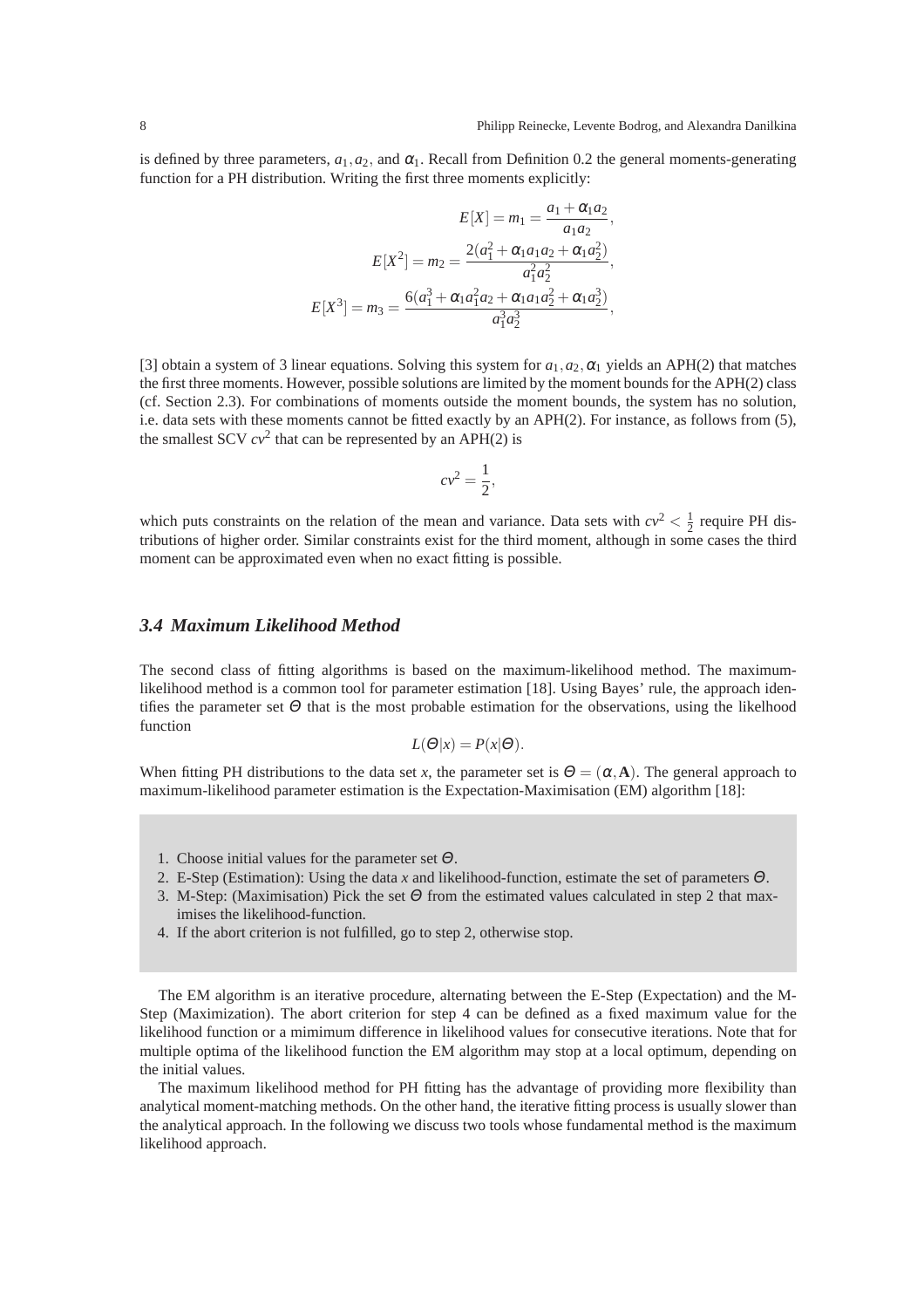#### **3.4.1 G-FIT for fitting Hyper-Erlang distributions**

The G-FIT tool [17] approximates data using Hyper-Erlang distributions. Recall that the number of transition rates and the size of the initial vector of a Hyper-Erlang distribution only depend on the number of Erlang branches. This enables an efficient fitting method: Once the number *m* and length *b* of the Erlang branches has been set, the parameters are

$$
\Theta = (\beta, \lambda).
$$

In each iteration the EM algorithm estimates  $\beta$  and  $\lambda$  which maximise the likelihood function. G-FIT provides convergence checks based on the maximal change in  $\Theta$  and on the relative differences of the log-likelihood between successive iterations.

The user may specify the number and length of Erlang branches prior to fitting or let G-FIT determine an optimal size. In the first case the user has to set a number of Erlang branches and their length. The second option is more general and is useful for the unexperienced user. It requires as input only a number of phases for the resulting distribution. G-FIT will then estimate optimal number of Erlang branches and their parameters, by trying all possible combinations.

G-FIT expects an input as a text file containing the data set. The first line should be a number of data points in the data set followed by data points themselves, which are given one per line. The output is also a text file, containing the number of Erlang branches, number of phases, initial probabilities and transition rates for each Erlang branch.

## **3.4.2 PhFit**

The PhFit tool [2] approximates data using acyclic phase-type distributions in CF-1 form. One major advantage is that the user can choose between different distance measures for the EM algorithm, in order to obtain an optimal fitting. The distance measures supported by PhFit are the relative entropy, PDF area distance, and CDF area distance, defined as

$$
\int_0^\infty f(t) \log(\frac{f(t)}{\hat{f}(t)}) dt, \int_0^\infty |\hat{F}(x) - F(x)| dt, \text{ and } \int_0^\infty |\hat{f}(x) - f(x)| dt, \text{ respectively,}
$$

where  $f(t)$  denotes the probability density function (PDF) of the original distribution and  $\hat{f}(t)$  the PDF of the approximating distribution,  $F(t)$  the cummulative distribution function (CDF) of the original distribution and  $\hat{F}(t)$  the CDF of the fitted distribution. Among the fitting tools we discuss, PhFit is the only one with a graphical user interface. This feature is beneficial for finding appropriate fitting parameters and evaluation of results.

PhFit computes optimal values for distribution parameter  $(\alpha, \mathbf{Q})$  starting with special initial values  $(\alpha^{(0)}, \mathbf{Q}^{(0)})$  according to the distance measure. PhFit picks optimal values from 1000 random generated pairs of vectors. The distance measure defines the optimality criterion. The likelihood optimization problem is solved by using the iterative linearization method. The direction for optimization of the distance measure is determined by simplex algorithm. The algorithm stops computation once the relative difference between

$$
(\boldsymbol{\alpha}^{(i-1)}, \mathbf{A}^{(i-1)})
$$

and

$$
(\alpha^{(i)},\mathbf{A}^{(i)})
$$

for iteration *i* is less than the predefined value or once the number of maximum number of iterations is reached.

PhFit provides separate fitting for body and tail. The body is the part of distribution with the most mass, whereas the tail represents rare data points. The user can choose the boundary where the tail begins. The tail will be approximated with the heuristic method, that determines parameters for the mixture of *m* geometric- for discrete APH- and *m* exponential- for continious APH-distributions. Having parameters for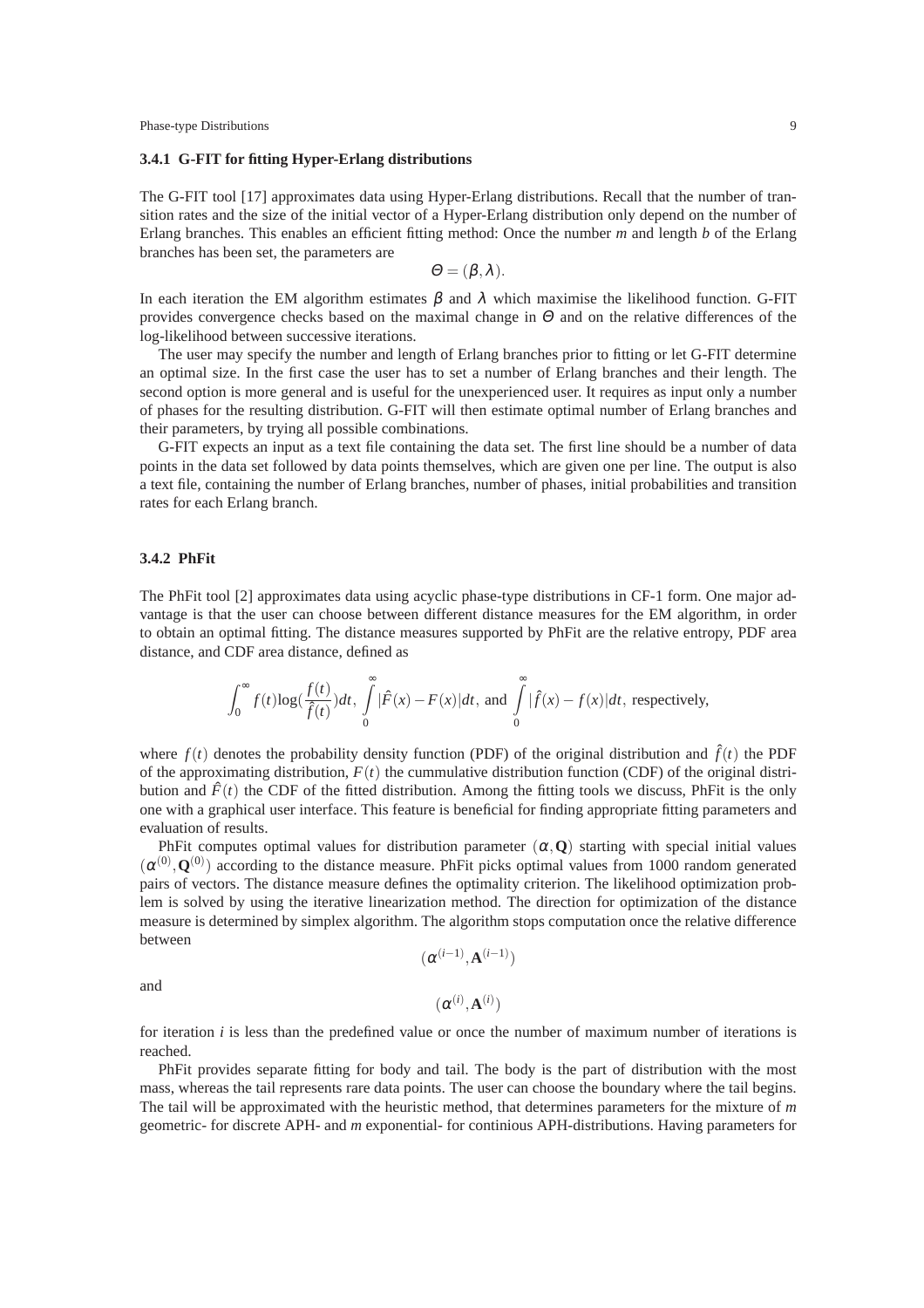hyper-geometric or hyper-exponential distribution leads to the body fitting as described before. The result distribution is structured by the CF-1 and the mixtures.

PhFit requires as input a text file containing the data in ascending order. The output consists of the initial probability vector  $\alpha$  and the diagonal of the subgenerator matrix. Note, however, that in contrast to the definition we gave in Definition 0.3, PhFit considers the 0th state to be absorbing, instead of state  $(n+1)$ . That is, the output of PhFit is reversed, compared to the notation used throughout this chapter.

## **4 Phase-type Distributions in Model Analysis: Matrix Analytic Methods**

Figure 1 shows two ways of using a PH distribution in an evaluation. The memoryless property of the Markov chains allows the matrix representation of the phase-type distributions as it is given in Section 2. The matrix representation and accordingly the simple analytical formalism to define the properties of the PH distributions makes them very popular among researchers both for modeling (Section 3) and simulation (Section 5). Furthermore in the case of complex systems it turns out that the matrix representation of the PH distributions allows the use of the matrix analytic methods [19] in case of large Markov chains.

The matrix analytic methods utilize the structure of the Markov chain which, in this chapter, is twodimensional. Both dimensions have their own characteristic. The first dimension represents the – usually finite – number of phases  $(J(t))$  of the process. The second dimension is the infinite counting process  $(N(t))$ . This results in an infinite, but well-structured, Markov chain on the block level where the blocks describes the phase either with or without arrival. The same block structure appears also in the generator matrix of the Markov chain which can be upper block-bidiagonal or tridiagonal in our cases.

The examples of this section shows how the matrix analytic methods utilize the analytic given PH properties during the solution of complex Markov models. The result can be either the short-term or the steady-state behavior. The methods also allow to find the solution of infinite models by solving finite problems.

#### *4.1 Processes with PH marginal distribution*

Processes play an important role in stochastic modeling thus it comes natural to propose the process with PH marginal distribution. Here we investigate both the independent identical distributed (iid) and the correlated arrival process with PH marginal. These are the PH renewal process and the Markov arrival process (MAP) respectively.

#### **4.1.1 PH renewal process**

Given a phase-type distribution represented by the initial vector, generator matrix pair  $(\alpha, \mathbf{A})$  – denoted as PH( $\alpha$ , $\bf{A}$ ) – it is the marginal distribution of the PH renewal process defined by the generator matrix

$$
\mathbf{Q} = \begin{pmatrix} \mathbf{A} & \mathbf{a}\alpha & 0 & \dots \\ 0 & \mathbf{A} & \mathbf{a}\alpha & 0 \\ 0 & 0 & \mathbf{A} & \mathbf{a}\alpha & 0 \\ \vdots & \vdots & \vdots & \ddots & \vdots \\ \end{pmatrix}, \tag{6}
$$

where  $\mathbf{a} = -\mathbf{A} \mathbb{I}$  is the vector of absorption of the marginal distribution if  $\mathbb{I}$  is the column vector of ones. The diagonal block describes the phase transitions of the PH marginal and the block in the upper codiagonal describes the phase transitions belonging to the renewal instances. The graph of the corresponding continuous time Markov chain (CTMC) is depicted in Figure 7.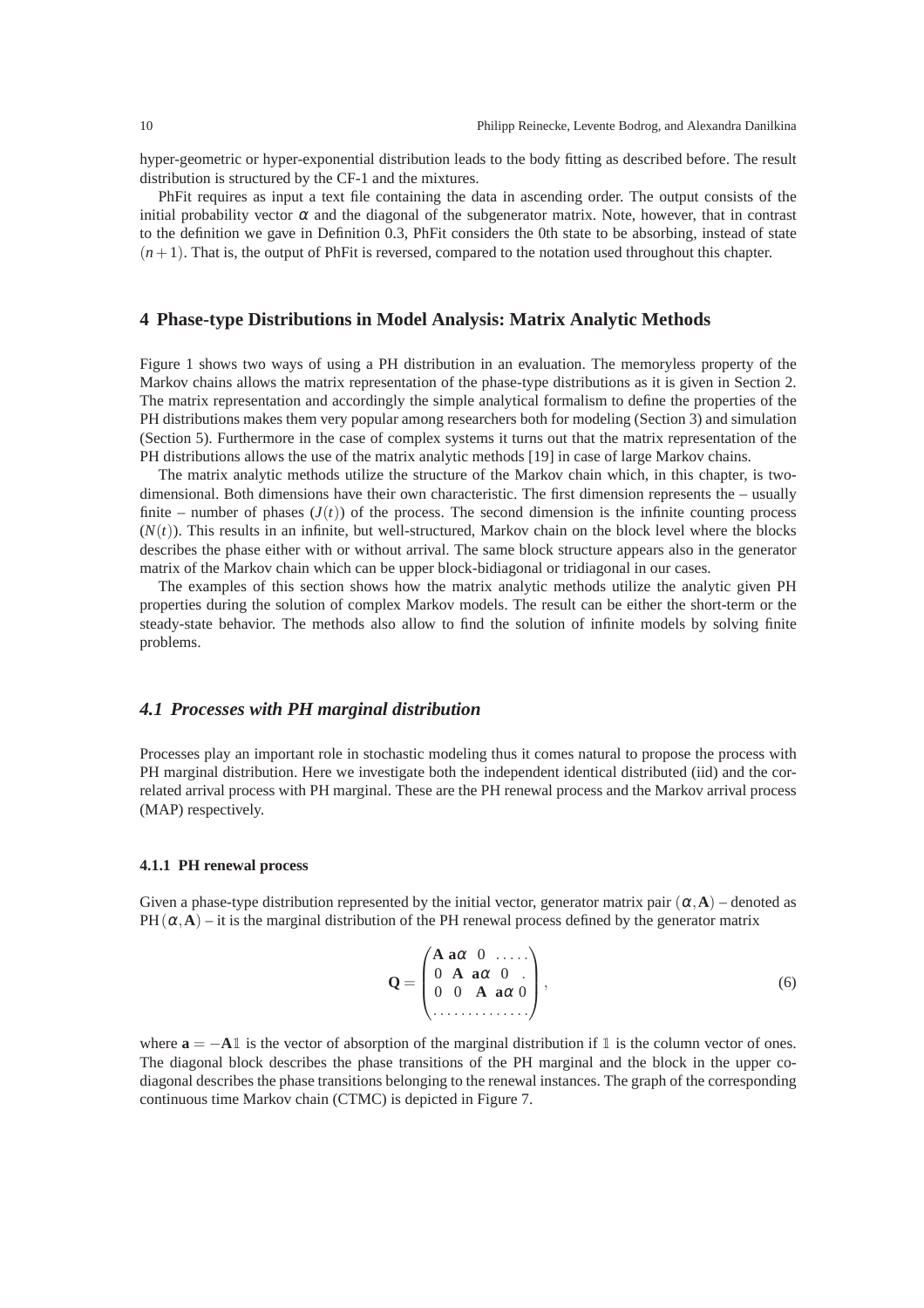

**Fig. 7** The graph of the PH renewal process

The product in the upper co-diagonal blocks expresses that the initial distribution of the next interarrival is always the same  $(\alpha)$  after arrival ("absorption" in the PH marginal) regardless of any of the other interarrivals, i.e., the process is uncorrelated.

The generator matrix of the phase process is  $H = A + a\alpha$ . The steady state phase distribution ( $\pi$ ) is the solution of the linear system of equations

$$
\pi \mathbf{H} = 0 \tag{7}
$$

$$
\pi \mathbb{1} = 1.
$$

The transient phase distribution is

$$
\pi(t) = \pi(0)e^{\mathbf{H}t}
$$
\n(8)

which is a vector of elements  $\pi_i(t) = \Pr(J(t) = i)$  giving the probability that the process is in phase *i* at time *t*. Using the transient phase behavior the remaining time to the next arrival, at time *t*, is  $PH(\pi(t), \mathbf{A})$ .

Let  $\pi(n,t) = (Pr(N(t) = n, J(t) = i))$  be the number of arrival (*n*) and the phase (*j*) distribution at time *t*. With initial conditions  $\pi(0,0) = \alpha$  and  $\pi(i,0) = 0$ ,  $(i > 0)$  the transient number of arrivals is given by the differential equation

$$
\frac{d\pi(i,t)}{dt} = \pi(i,t)\mathbf{A} + \pi(i-1,t)\mathbf{a}\alpha\tag{9}
$$

and its *z*-transform, with initial condition  $\pi(z,0) = \alpha$ , is

$$
\frac{d\pi(z,t)}{dt} = \pi(z,t)\mathbf{A} + z\pi(z,t)\mathbf{a}\alpha = \pi(z,t)\left(\mathbf{A} + z\mathbf{a}\alpha\right).
$$
 (10)

The solution of the differential equation, i.e., the transient distribution of the number of arrivals, is

$$
\pi(z,t) = \alpha e^{(\mathbf{A} + z\mathbf{a}\alpha)t}.
$$
\n(11)

#### **4.1.2 Markov arrival process**

Compared to the PH renewal process the Markov arrival process (MAP) is the correlated arrival process with PH marginal distribution, i.e., the phase distribution is not restricted to be the same after every arrival – it is arbitrary. Its two dimensional CTMC is also defined by the phase process  $J(t)$ , describing the phase of the marginal distribution, and by the counting process  $N(t)$ , meaning the number of arrivals. Its graph is depicted in Figure 8 and its generator matrix is

$$
\mathbf{Q} = \begin{pmatrix} \mathbf{D}_0 & \mathbf{D}_1 & 0 & \dots \\ 0 & \mathbf{D}_0 & \mathbf{D}_1 & 0 \\ 0 & 0 & \mathbf{D}_0 & \mathbf{D}_1 & 0 \\ \vdots & \vdots & \vdots & \ddots & \vdots \\ 0 & 0 & \mathbf{D}_0 & \mathbf{D}_1 & 0 \end{pmatrix},
$$
(12)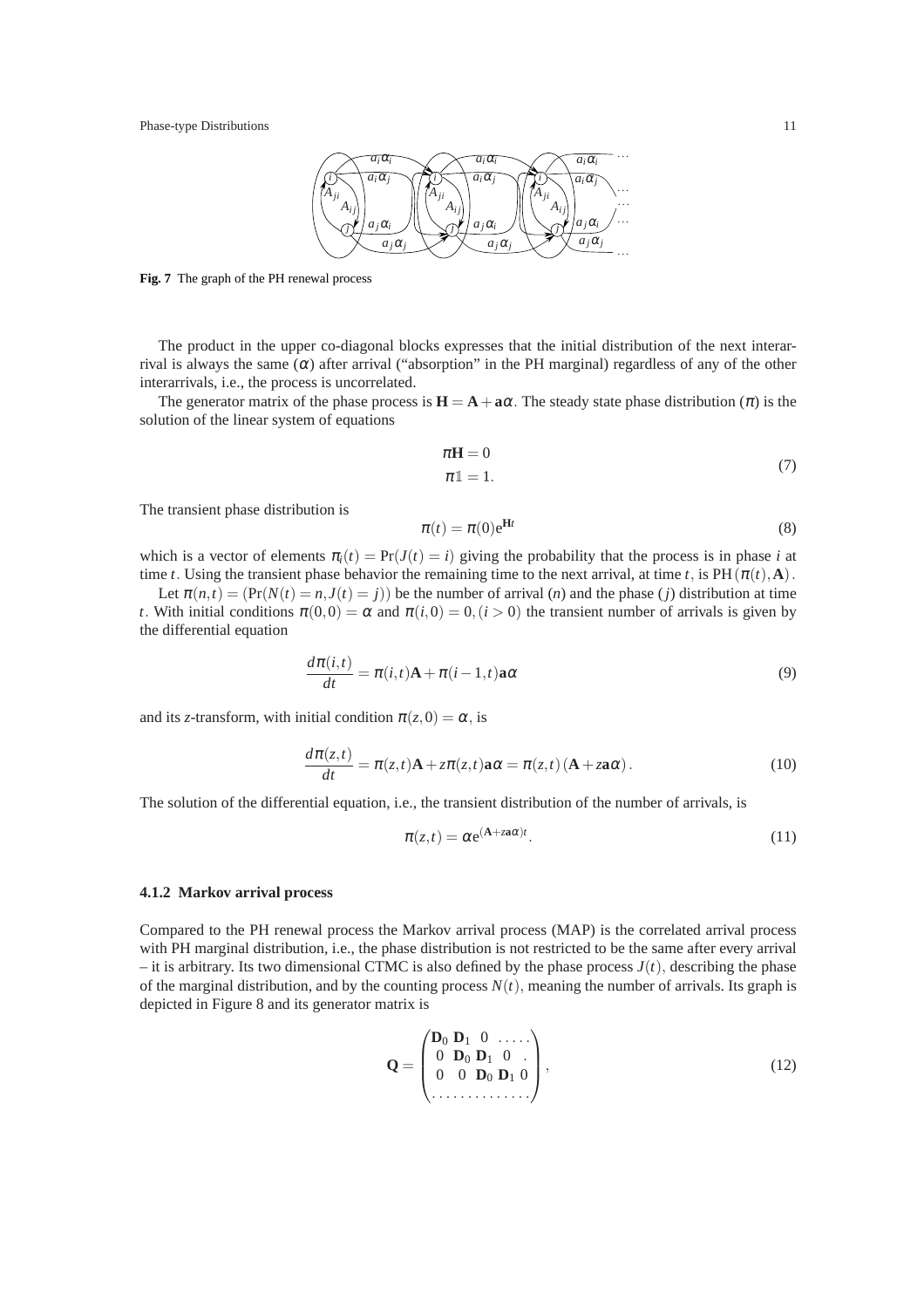where the Markov arrival process is represented by  $\mathbf{D}_0$  – the phase transitions without arrival – and  $\mathbf{D}_1$  – the phase transitions with one arrival. Such a MAP is denoted as  $MAP(\mathbf{D}_0, \mathbf{D}_1)$ .



**Fig. 8** The graph of the Markov arrival process

The interarrival times of the MAP( $D_0$ , $D_1$ ) are PH( $\alpha_0$ , $D_0$ ), PH( $\alpha_1$ , $D_0$ )... The – correlated – phase distribution embedded at arrival instances forms a discrete time Markov chain (DTMC) with state transition probability matrix  $\mathbf{P} = (-\mathbf{D}_0)^{-1} \mathbf{D}_1$ .

The joint probability density function of the interarrival times,  $X_0$  and  $X_k$ , is

$$
f_{X_0,X_k}(x_0,x_k) = \pi \mathbf{e}^{\mathbf{D}_0 x_0} \mathbf{D}_1 \mathbf{P}^{k-1} \mathbf{e}^{\mathbf{D}_0 x_k} \mathbf{D}_1 \mathbb{1},\tag{13}
$$

where  $\pi$  is the embedded stationary phase distribution at arrival instances, i.e., it is the solution of the linear system of equations

$$
\pi \mathbf{P} = \pi \tag{14}
$$
\n
$$
\pi \mathbb{1} = 1.
$$

The stationary interarrival time distribution is  $PH(\pi, D_0)$  with *n*th moment

$$
E[Xn] = n!\pi(-\mathbf{D}_0)^{-n} \mathbb{1}
$$
\n(15)

and the joint moment of two interarrivals is

$$
E\left[X_0X_k\right] = \int\limits_{x_0} \int\limits_{x_k} x_0x_k \pi \mathrm{e}^{\mathbf{D}_0x_0} \mathbf{D}_1 \mathbf{P}^{k-1} \mathrm{e}^{\mathbf{D}_0x_k} \mathbf{D}_1 \mathbb{1} dx_0 dx_k
$$
  
=  $\pi \left(\mathbf{D}_0\right)^{-1} \mathbf{P}^k \left(\mathbf{D}_0\right)^{-1} \mathbb{1}.$  (16)

The covariance of two interarrivals is

$$
cov(X_0, X_k) = E[X_0X_k] - E^2[X]
$$
\n(17)

and using (15), (16) and (17) the lag *k* correlation of the MAP is

$$
corr(X_0, X_k) = \frac{cov(X_0, X_k)}{E[X^2] - E^2[X]}.
$$
\n(18)

#### *4.2 The quasi birth-death process*

The quasi birth-death (OBD) process [19, 1] is also defined by the phase process  $(J(t))$  and the counting precess  $(N(t))$ . But in case of the QBD process the counting, or the "level", process is allowed to be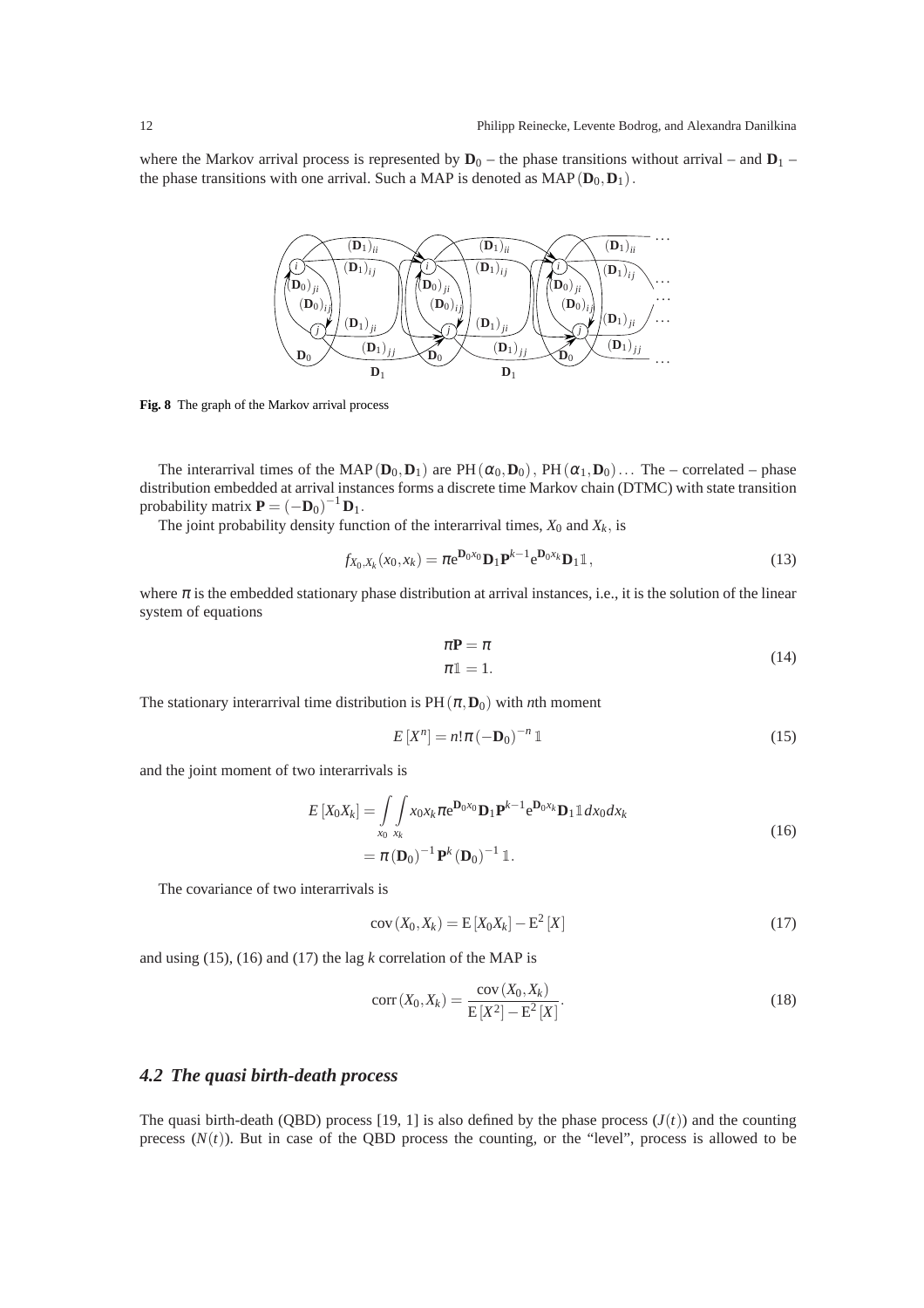decreased by one as well as to stay on the same level or to be increased by one. It is thus the "multiphase" extension of the birth death precess which is for example the solution of the M/M/1 queueing system. The generator matrix of the QBD process has block-tridiagonal form

$$
\mathbf{Q} = \begin{pmatrix} \mathbf{L}' & \mathbf{F} & 0 & \dots \\ \mathbf{B} & \mathbf{L} & \mathbf{F} & 0 \\ 0 & \mathbf{B} & \mathbf{L} & \mathbf{F} & 0 \\ \dots & \dots & \dots & \dots \end{pmatrix},\tag{19}
$$

where the blocks or level transition matrices are

- **L** ′ local state transitions inside the first – irregular – block,
- **B** backward (level) state transitions,
- **L** local state transitions on the regular levels and
- **F** forward (level) state transitions.

The graph of the QBD is depicted in Figure 9.



**Fig. 9** The graph of the quasi birth-death process

We give the solution method of the QBD through the analysis of the MAP/PH/1 queueing system with arrival process MAP( $D_0$ , $D_1$ ) and service time PH( $\alpha$ , $A$ ). The level transition matrices are

$$
L' = D_0 \otimes I
$$

$$
B = I \otimes a\alpha
$$

$$
L = D_0 \oplus A
$$

$$
F = D_1 \otimes I,
$$

where  $\mathbf{a} = -\mathbf{A} \mathbb{1}$  and **I** is the appropriate size identity matrix. The operators  $\otimes$  and  $\oplus$  are the Kronecker product and sum respectively.

The generator matrix of the phase process is  $H = B + L + F$  and if it is irreducible then the steady state phase distribution is the solution of the linear system of equations

$$
\pi \mathbf{H} = 0
$$
  
\n
$$
\pi \mathbb{1} = 1.
$$
\n(20)

The QBD process is stable if its stationary drift is less than zero

$$
d = \pi \mathbf{F} \mathbb{1} - \pi \mathbf{B} \mathbb{1} < 0. \tag{21}
$$

The steady state solution of the QBD is the solution of the infinite system of linear equations

$$
\mathbf{vQ} = 0
$$
  
\n
$$
\mathbf{v1} = 1.
$$
 (22)

Partitioning <sup>ν</sup> according to the blocks of **Q** is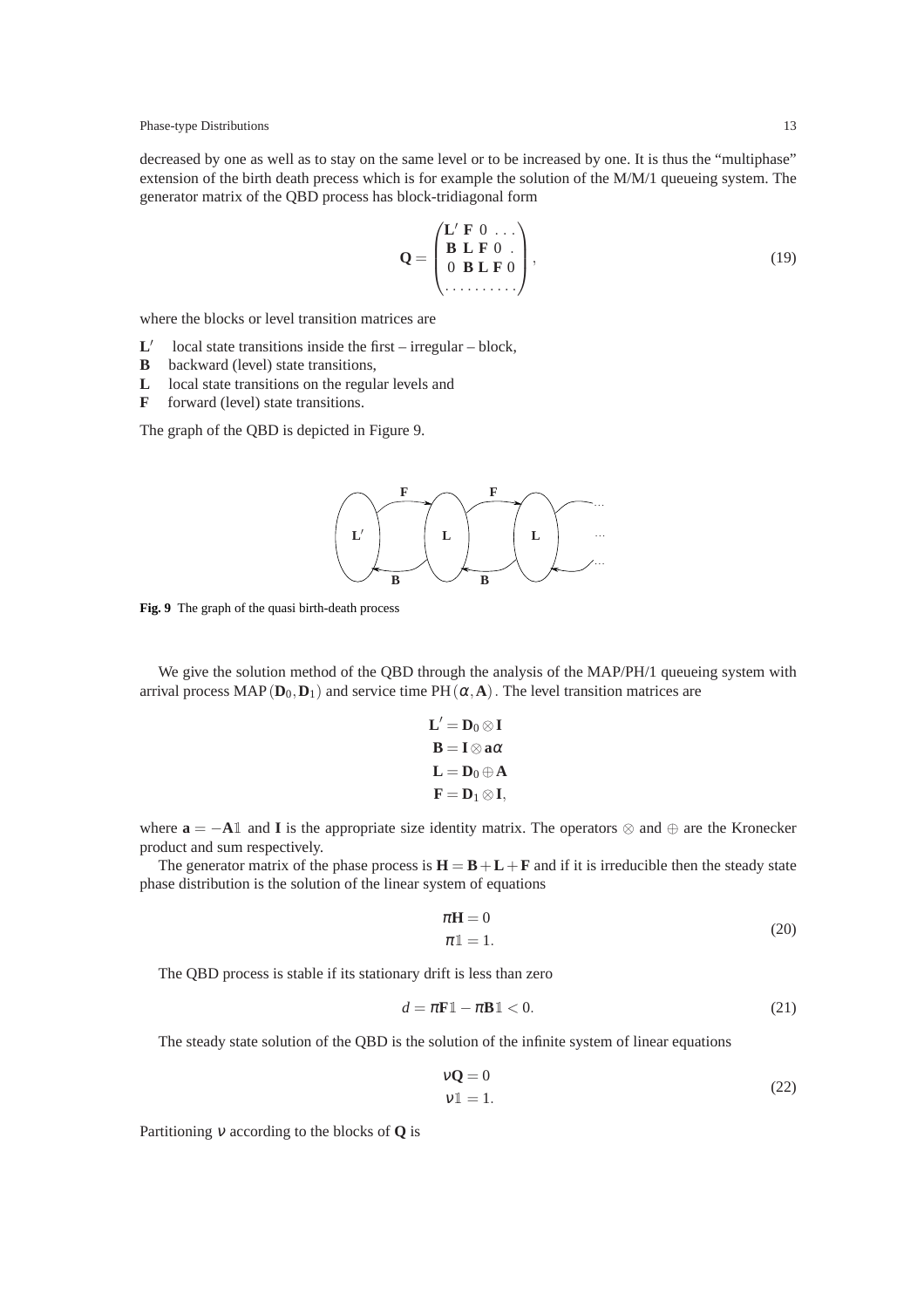14 Philipp Reinecke, Levente Bodrog, and Alexandra Danilkina

$$
v = (v_0 \, v_1 \, v_2 \, \ldots)
$$

and substituting the partitions into (22) we get

$$
v_0 \mathbf{L}' + v_1 \mathbf{B} = 0 \tag{23}
$$

and

$$
v_{i-1}\mathbf{F} + v_i\mathbf{L} + v_{i+1}\mathbf{B} = 0 \quad \forall i \ge 1.
$$
 (24)

Assuming that the Markov chain is irreducible  $v_i = v_{i-1}R = v_0R^i$  ( $\forall i$ ), i.e., its solution is the matrix geometric distribution, the general equation (24) can be rewritten as

$$
v_0 \mathbf{R}^{i-1} \mathbf{F} + v_0 \mathbf{R}^i \mathbf{L} + v_0 \mathbf{R}^{i+1} \mathbf{B} = 0
$$

$$
v_0 \mathbf{R}^{i-1} \left( \mathbf{F} + \mathbf{R} \mathbf{L} + \mathbf{R}^2 \mathbf{B} \right) = 0
$$

with a solution determined by

$$
\mathbf{F} + \mathbf{RL} + \mathbf{R}^2 \mathbf{B} = 0. \tag{25}
$$

If the QBD is stable there is one of the solutions of **R** whose eigenvalues are within the unit circle on the complex plane.

As all the eigenvalues of the relevant **R** is within the unit circle there exists the limit of the sum  $\sum_{i=0}^{\infty} \mathbf{R}^i$  $(**I**−**R**)<sup>-1</sup>$ . Using the convergence the normalizing condition of  $v$  can be expressed as

$$
\mathbf{v}\mathbb{1} = \sum_{i=0}^{\infty} \mathbf{v}_i \mathbb{1} = \sum_{i=1}^{\infty} \mathbf{v}_0 \mathbf{R}^i \mathbb{1} = \mathbf{v}_0 \sum_{i=1}^{\infty} \mathbf{R}^i \mathbb{1} = \mathbf{v}_0 (\mathbf{I} - \mathbf{R})^{-1} \mathbb{1} = 1.
$$
 (26)

Now substituting **R** into (23) and using (26) we have a linear system of equations

$$
v_0 \left( \mathbf{L}' + \mathbf{RB} \right) = 0
$$
  
\n
$$
v_0 \left( \mathbf{I} - \mathbf{R} \right)^{-1} \mathbb{1} = 1
$$
\n(27)

for the zeroth block of v. All the other blocks can be calculated using  $v_0$  and **R** as

$$
v_i = v_0 \mathbf{R}^i, \quad \forall i. \tag{28}
$$

By these considerations the infinite problem of solving the QBD in (22) is reduced to be the solution of the finite problems in (25), (27) and (28). By this reduction the matrix analytic methods indirectly allows the utilization of the PH distribution in the solution of infinite systems.

# **5 Phase-type Distributions in Random-Variate Generation**

While phase-type distributions enable efficient solutions for analytical models, they have applications beyond analytical approaches. For instance, PH distributions can be used to simulate realistic service-times in models that cannot be solved by analytical methods and thus require simulation, and for generating delays in test-beds. These applications require the efficient generation of random variates from phase-type distributions.

Phase-type distributed samples may be generated by playing the CTMC until absorption, and by numerical inversion of the distribution function [20]. In the following we focus on methods that 'play' the CTMC. Note that these methods require the Markovian representation.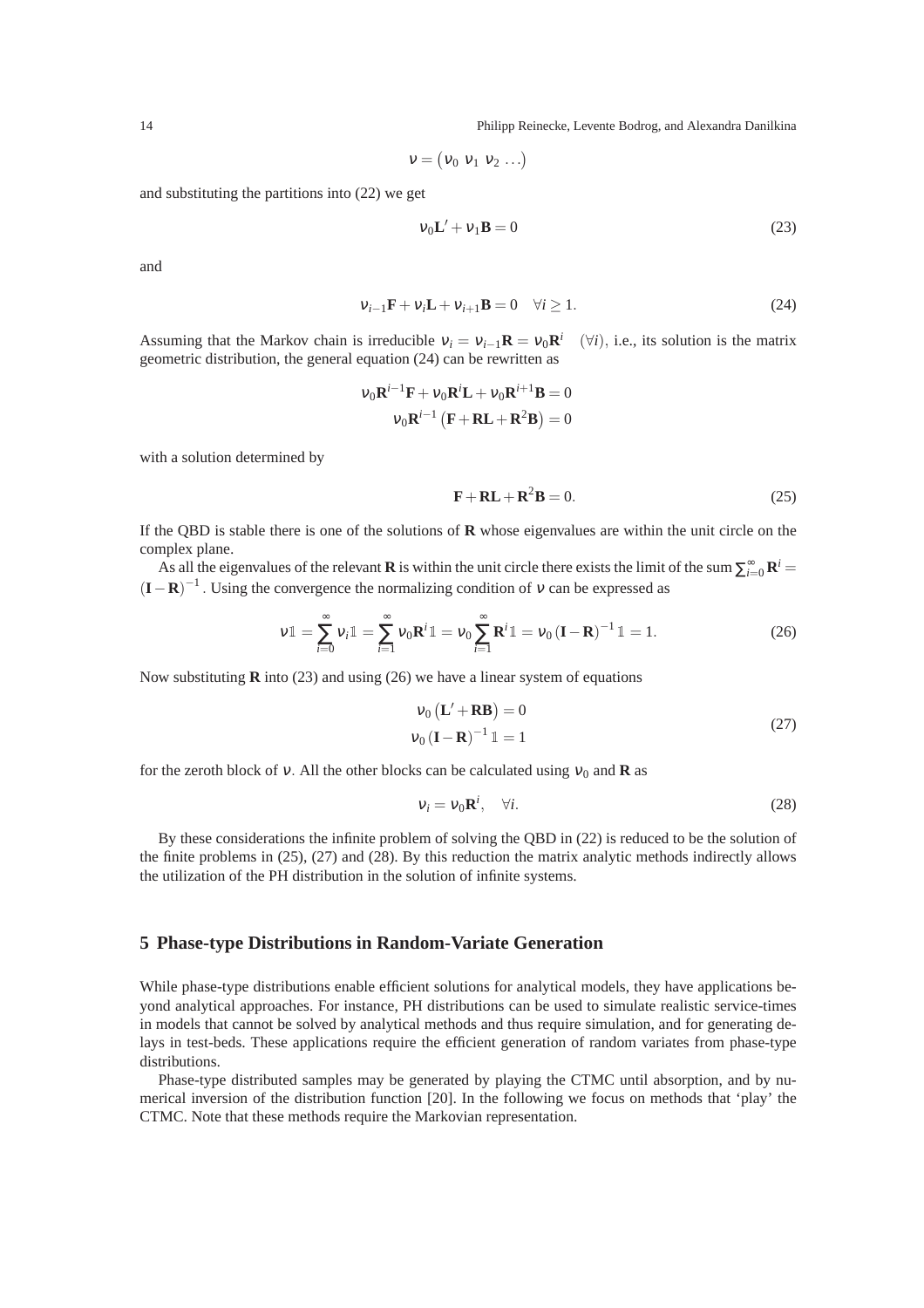The methods discussed in the following utilise random variates from the uniform, exponential, Erlang, and geometric distributions. We assume that random variates with uniform distribution on  $(0,1)$  are given, and denote these by *U*. Using the inversion method, a sample with exponential distribution with rate  $\lambda$  is then drawn by

$$
\mathrm{Exp}(\lambda)=-\frac{1}{\lambda}\ln(U).
$$

A sample from the Erlang distribution with degree *b* and rate  $\lambda$  is generated by

$$
\mathrm{Erl}(b,\lambda) = -\frac{1}{\lambda} \ln \left( \prod_{i=1}^{b} U_i \right).
$$

Note that this way of sampling  $Erl(b,\lambda)$  is more efficient than the functional equivalent of drawing *b* exponentially distributed samples and summing them up, because the ln operation is applied only once. Finally, a sample from the geometric distribution (starting from 0) with parameter  $p$  is obtained by

$$
Geo(p) = \left\lfloor \frac{\ln(U)}{\ln(p)} \right\rfloor.
$$

The most natural way to generate a PH-distributed sample by playing the CTMC proceeds as follows: First, we select a state *i* by drawing an integer sample distributed according to the initial probability vector  $\alpha$ . Afterwards, in each step the next state is selected according to the next-state probability vector. The sojourn time for state *i* is obtained as a sample from the exponential distribution with rate −λ*ii*. Letting  $e_i$  denote the row vector with 1 at position  $i$ , and 0 everywhere else, the Play method can be given in pseudocode as follows:

Procedure Play:

1)  $x := 0$ . Draw an  $\alpha$ -distributed discrete sample *i* for the initial state.

2) The chain is in state *i*

 $-$  draw an  $e_i$ ( $-$ diag $\langle 1/a_{ii},0\rangle$ **A** + **I**)-distributed discrete sample for the next state,

 $- x+=\text{Exp}(-a_{ii}),$ 

- if the next state is the absorbing one  $(i = n + 1)$  go to 3), otherwise go to 2)
- 3) Return *x*.

In [21], Neuts and Pagano observe that when traversing a state more than once, the Play method adds up multiple samples from the same exponential distribution. The sum of  $k_i$  exponential distributions of the same rate  $\lambda_{ii}$ , however, is the Erlang distribution with length  $k_i$  and rate  $\lambda_{ii}$ . As shown above, drawing a sample from the Erlang distribution of length  $k_i$  requires only one logarithm operation, as opposed to  $k_i$ logarithms when drawing individual exponential samples. Thus, Neuts and Pagano propose the following method, which, instead of drawing exponential samples for each visit to a state *i*, counts the number of visits and then draws one Erlang-distributed sample for each state:

## Procedure Count:

1)  $x := 0$ ,  $k_i := 0$ ,  $(i = 1, ..., n)$ , Draw an  $\alpha$ -distributed discrete sample *i* for the initial state.

2) The chain is in state *i*

 $- k_i \neq 1,$ 

- $-$  draw an  $e_i$ ( $-$ diag $\langle 1/a_{ii},0\rangle$ **A** + **I**)-distributed discrete sample for the next state,
- if the next state is the absorbing one go to 3) otherwise to 2)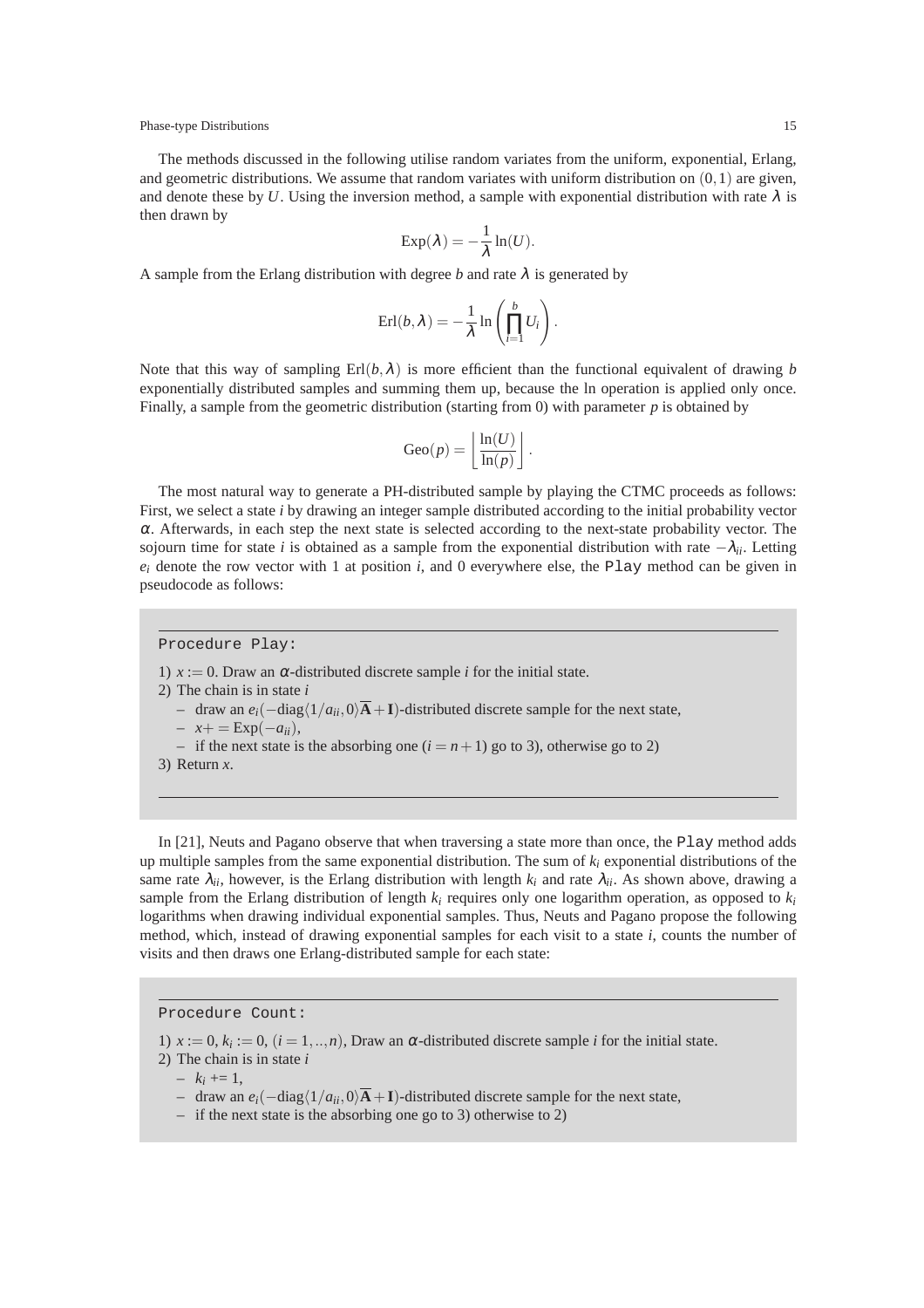3) for  $i = 1, ..., n$ ; do  $x += \text{Erl}(k_i, -a_{ii})$ ; done 4) Return *x*.

If the distribution is in Monocyclic form, we can derive another method from the structural properties of the Monocyclic representation. Recall that this representation consists of a chain of Feedback-Erlang blocks. With such a chain, possible state transitions are predetermined by the structure in two ways: First, when we leave a Feedback-Erlang block *j*, the next state will be the first state of the next Feedback-Erlang block  $j + 1$ . This implies that no new sample is required for choosing the successor block. Second, recall from Figure 5 that each FE block consists of a chain of *m<sup>j</sup>* −1 states with exactly one outgoing transition (to the next state), and only one state with two outgoing transitions (the feedback state). Thus, within each FE block the only state where the next state is not determined by the structure is the last one. Furthermore, as the last state has only two outgoing transitions, the choice of staying within block *j* or entering the next block  $j+1$  corresponds to a Bernoulli experiment with parameter  $z_j$ . Consequently, the number of 'loops' in each block follows a geometric distribution with parameter  $z_j$ . Therefore, in order to generate the sample corresponding to the *j*th Feedback-Erlang block, we add a geometrically distributed number of exponentially distributed random variates with the same rate  $\lambda_j$ . As discussed when introducing the Count method, an efficient way of doing this is to draw a sample from an Erlang distribution of the appropriate length. These considerations lead to the following method:

Procedure Monocyclic:

1)  $x := 0$ . Draw an  $\alpha$ -distributed discrete sample for the initial state,

2) the chain is in state *l* of block *i* (for the left-most state of the block,  $l = b_i$ )

 $-c = \text{Geo}(z_i),$ 

$$
- x + \operatorname{Erl}(cb_i + l, \lambda_i)
$$

– if the next block is the absorbing state go to 3), otherwise  $l = b_{i+1}$ ,  $i = i+1$  and go to 2)

3) Return *x*.

The first three methods are applicable to general PH distributions. If we restrict our attention to subclasses, more efficient methods can be designed. First, consider the APH class in CF-1 form. As a special case of the Monocyclic form, the CF-1 form is a chain of states, where each state has exactly one successor state (cf. Figure  $4(a)$ ), and thus the next state is not chosen randomly. Hence, once an initial state has been selected, the random variate is simply the sum of exponentially distributed samples from each of the successor states:<sup>2</sup>

Procedure SimplePlay:

1)  $x := 0$ . Draw an  $\alpha$ -distributed discrete sample for the initial state.

2) The chain is in state *i*.

 $- x+=\text{Exp}(-a_{ii}),$ 

 $- i + = 1$ ,

– if the next state is the absorbing state go to 3), otherwise go to 2).

3) Return *x*.

<sup>&</sup>lt;sup>2</sup> Note that the transition rates in the CF-1 form are usually not identical, hence we cannot simply draw an Erlang-distributed sample.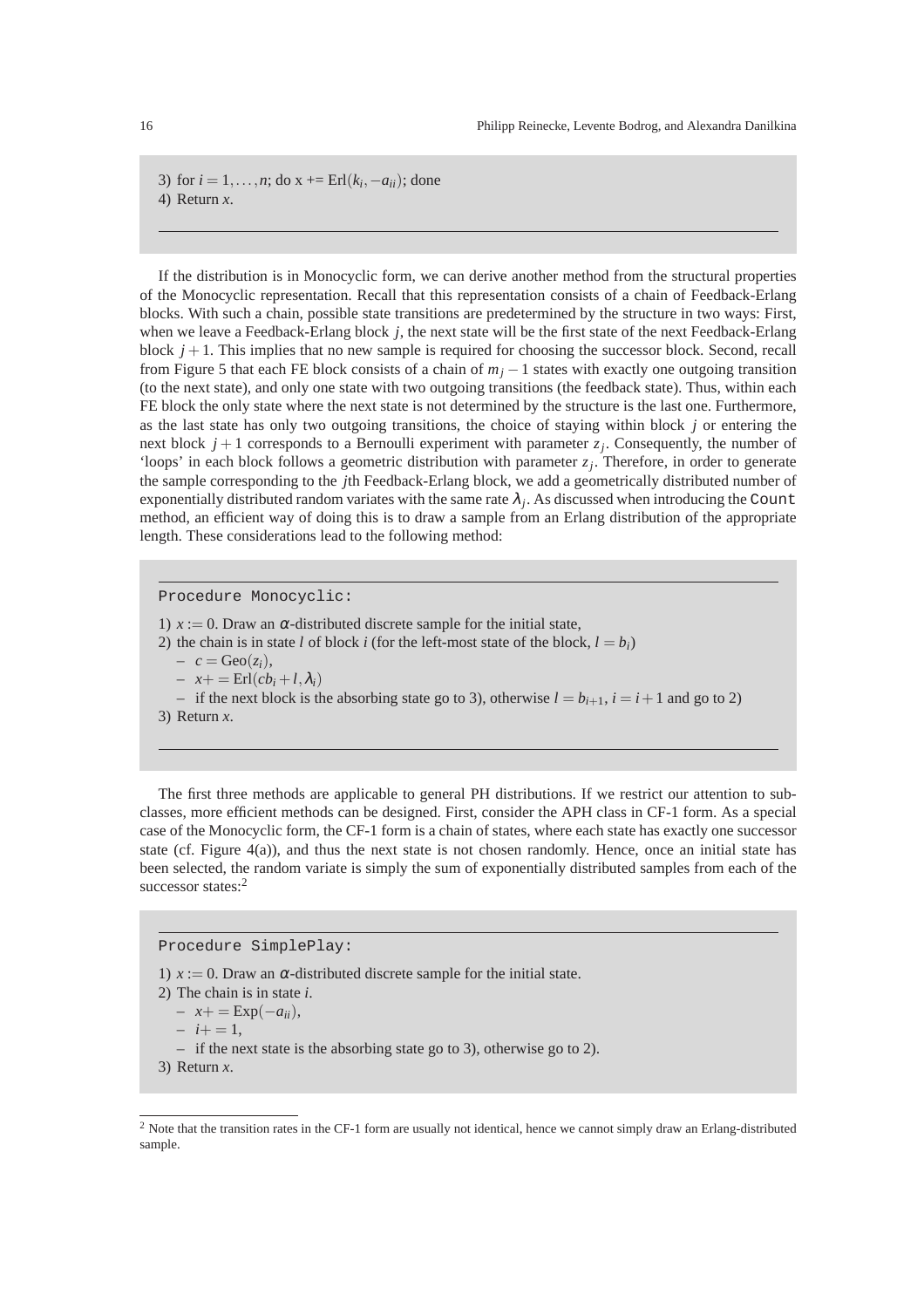If we assume a Hyper-Erlang distribution, represented as shown in Figure  $3(a)$ , we can simplify the procedure Count, by using our knowledge that each of the branches is an Erlang distribution:

Procedure SimpleCount:

1) Draw a β-distributed discrete sample to choose an Erlang branch *i*.

2) Return Erl $(b_i, \lambda_i)$ .

# *5.1 Costs of generating PH-distributed numbers*

In the previous section we argue that the methods for generating random variates differ in their efficiency. We will now treat the costs of random number generation from phase-type distributions in a more formal way. All of the algorithms use exponential random variates for the sojourn times and uniform random variates for choosing the initial state. Play and Count additionally use uniform random variates for choosing successor states, while the Monocyclic algorithm needs geometrically distributed numbers for the number of loops in each Feedback-Erlang block. In order to draw from an exponential or geometric distribution, we need uniform random variates and logarithm operations. Therefore, we define the following two metrics for measuring algorithm complexity:

**Definition 0.6.** Let  $\#uni$  and  $\#In$  be the number of uniform variates and logarithm operations, respectively, that are required for generating one PH-distributed random variate from a given PH distribution  $(\alpha, \mathbf{A})$ .

Using these metrics, we can compare the complexity of the algorithms. We consider both worst-case and average costs.

#### **5.1.1 Worst-Case Costs**

Let  $\tilde{n}$  denote the length of the longest possible path through the CTMC. For the Play method, we draw one exponentially distributed random variate for each traversed state, and hence need one logarithm and one uniform random variate per step, as well as an additional uniform for choosing the next state. For this method, #*uni* and #*ln* are proportional to  $\tilde{n}$ . However,  $\tilde{n}$  is not defined if there are cycles in the CTMC. Therefore, worst-case costs are not defined for Play.

The same problem with the unknown maximum number of state traversals occurs with the Count method. However, in this case we only draw Erlang-distributed samples (one for each state). Therefore, the maximum number of logarithm operations is bounded by the number of states:  $#ln = n$ . Similarly, for the Monocyclic method we draw one Erlang-distributed and one geometrically-distributed sample for each Feedback-Erlang block. The latter requires another two logarithm operations, in addition to the one for generating the Erlang sample. As the worst case occurs when we start in the first block, the worst-case number of traversed FE blocks is *m*, and thus  $#ln = 3m$ .

For APH in CF-1 form and using the SimplePlay method, the worst case is if the chain is entered at state  $i = 1$ , since in that case we have to traverse the whole chain. Thus,  $\tilde{n} = n$ , Obviously, for a Hyper-Erlang distribution in CF-1 form,  $\tilde{n} = n$  holds as well. However, if we consider the Hyper-Erlang form and simulation using the SimpleCount method, the worst case is equivalent to choosing the longest Erlang branch. In that case,  $\tilde{n} = \max b_i \le n$ . The worst-case costs can be computed as follows: With every class, we need one uniform random variate to choose the initial state. When using the APH(*n*) class in CF-1 form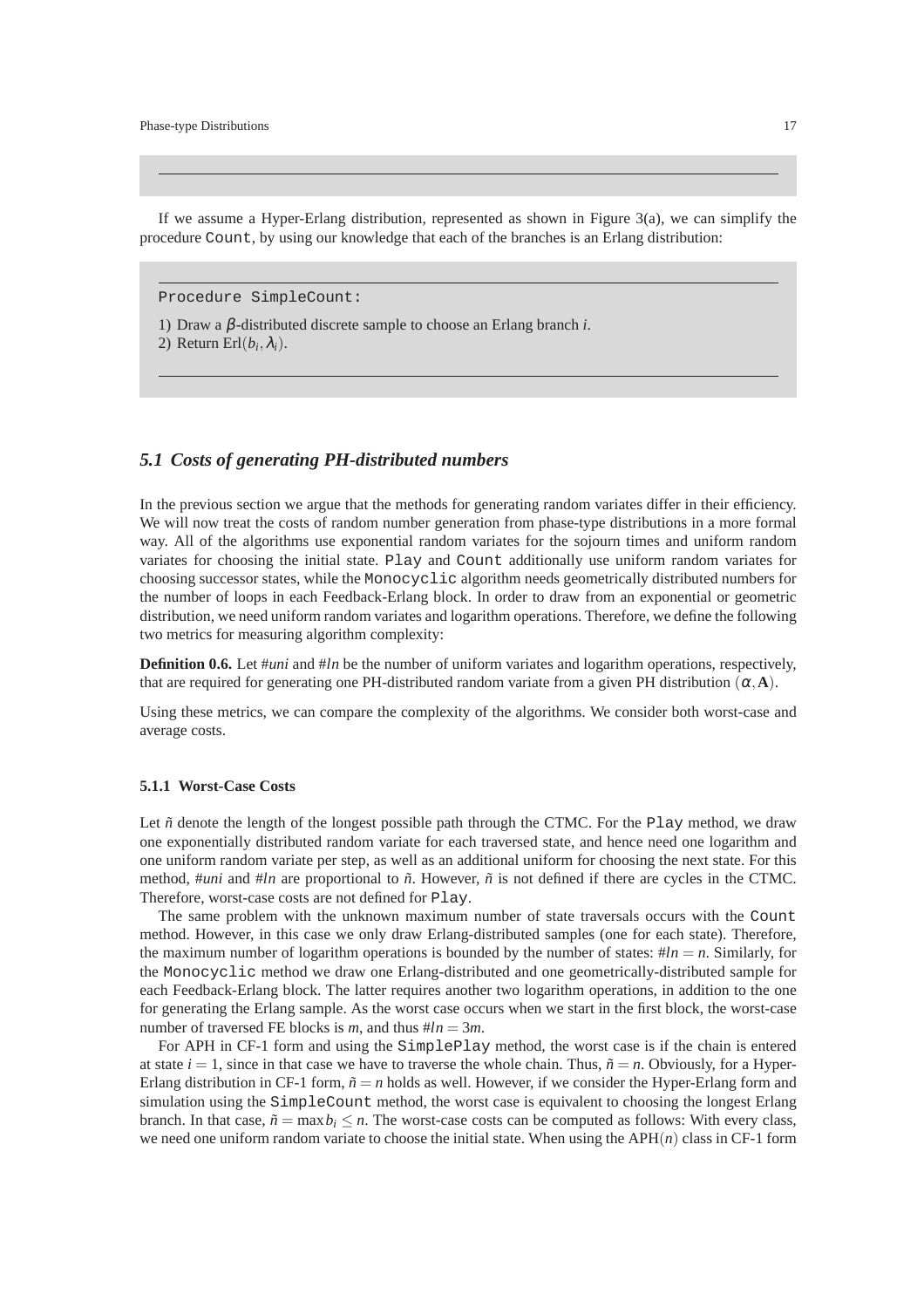**Table 2** Theoretical Costs of generating PH distributed random variates from different PH classes and using different PH representations (where  $v = (n, n-1, ..., 1)$ ,  $n^* = \alpha \left( \frac{diag}{1/a_{ii}} \Delta \right)^{-1} \mathbb{1}$ ).

|                                        | Worst Case |                  | Average Case                                               |                         |
|----------------------------------------|------------|------------------|------------------------------------------------------------|-------------------------|
| <b>PH</b> Class                        | $#$ uni    | #In              | $\#$ uni                                                   | #In                     |
| $HEx(n)$ SimpleCount                   |            |                  |                                                            |                         |
| $ HErD(n)$ SimpleCount $ max b_i + 1 $ |            | -1               | $\beta b^{\mathsf{T}}+1$                                   |                         |
| $APH(n)$ SimplePlay                    | $n+1$      | n                | $\alpha v^{\mathsf{T}}+1$                                  | $\alpha v^{\mathsf{T}}$ |
| $PH(n)$ Play                           | $\infty$   | $\infty$         | $2\bar{n}+1$                                               | $\bar{n}$               |
| $PH(n)$ Count                          | $\infty$   | $\boldsymbol{n}$ | $2\bar{n}+1$                                               | n                       |
| Monocyclic                             | $\infty$   |                  | $3m \omega\varphi^{T} + \alpha\psi^{T}\omega\vartheta^{T}$ |                         |

we need  $\tilde{n} = n$  uniforms and  $\tilde{n} = n$  logarithms for the consecutive phases. With the HErD class and the SimpleCount method we need  $\tilde{n} = \max b_i$  additional random variates and one logarithm to obtain an Erlang-distributed random number. We summarise these results in the left half of Table 2.

#### **5.1.2 Average Costs**

In general, we do not expect to have worst-case behaviour, but are more interested in average costs. This measure is based on the average number of state transitions up to absorption,

$$
\bar{n} = \alpha (\text{diag}\langle 1/a_{ii} \rangle \mathbf{A})^{-1} \mathbf{1}.
$$

Applying the Play method for the general PH class, in each step we need two uniform random variates (one for the exponential sample and one for choosing the next state, see above), and one logarithm operation. As before, applying the Count procedure instead, the number of logarithms is  $#ln = n$ , while the number of uniforms stays  $\#uni = \bar{n}$ .

Canonical forms enable explicit expressions for  $\bar{n}$ . For Mono $(\alpha, m, b, \lambda, z)$  we introduce vector  $\omega$  of size *m*, whose *i*th element is the probability of starting from Feedback-Erlang block *i* (e.g.  $\omega_1 = \sum_{j=1}^{b_1} \alpha_j$ ), vector  $\varphi$  of size *m*, whose *i*th element is  $\varphi_i = \frac{z_i b_i}{1 - z_i} + \sum_{j=i+1}^{m} \frac{b_j}{1 - z_j}$  $\frac{v_j}{1-z_j}$  (the mean number of steps spent in a Feedback-Erlang block from the first feedback, i.e. excluding the steps from the initial state to the feedback state in the first passage through the initial block), vector  $\psi$  of size *n* whose *i*th element indicates how many phases are needed to reach the next Feedback-Erlang block (e.g. if  $b_1 \geq 2$  then  $\psi_1 = b_1, \psi_2 = b_1 - 1$ ).

Using these notations the mean number of steps till absorption is

$$
\bar{n} = \omega \varphi^{\mathsf{T}} + \alpha \psi^{\mathsf{T}},
$$

where  $\alpha \psi^T$  contains the number of steps if there is no feedback (i.e., if  $z_i = 0$ , for  $i = 1, ..., m$ ) and  $\omega \varphi^T$ contains the additional number of steps due to the loops in the Feedback-Erlang block.

The mean number of ln operations is

$$
\ell^* = \omega \vartheta^{\mathsf{T}},
$$

where  $\vartheta$  is a row vector of size *m* whose *i*th element indicates the number of required ln operations starting from block *i*.  $\vartheta_i = \sum_{j=i}^{m} (1 + 2 \text{ sgn}(z_j))$ , since a degenerate Feedback-Erlang block with  $z_i = 0$  is Erlang( $l$ , $\lambda$ <sub>*i*</sub>) distributed which requires one ln operation and a non degenerate ( $z$ <sup>*i*</sup> > 0) Feedback-Erlang block requires three ln operations, two ln operations for  $c = \text{Geo}(z_i)$  and one for  $\text{Erl}(cb_i + l, \lambda_i)$ .

For the APH class in CF-1 form, there exists an even simpler expression, as the number of traversed states depends only on the initial state, which in turn is determined by the initial probability vector  $\alpha$ . Thus, for APH in CF-1 form,

$$
\bar{n} = \alpha v^{\mathsf{T}}
$$
, where  $v = (n, n-1, \ldots, 1)$ .

Equivalently, for the HErD class,  $\bar{n}$  is a weighted sum of the lengths of the Erlang branches: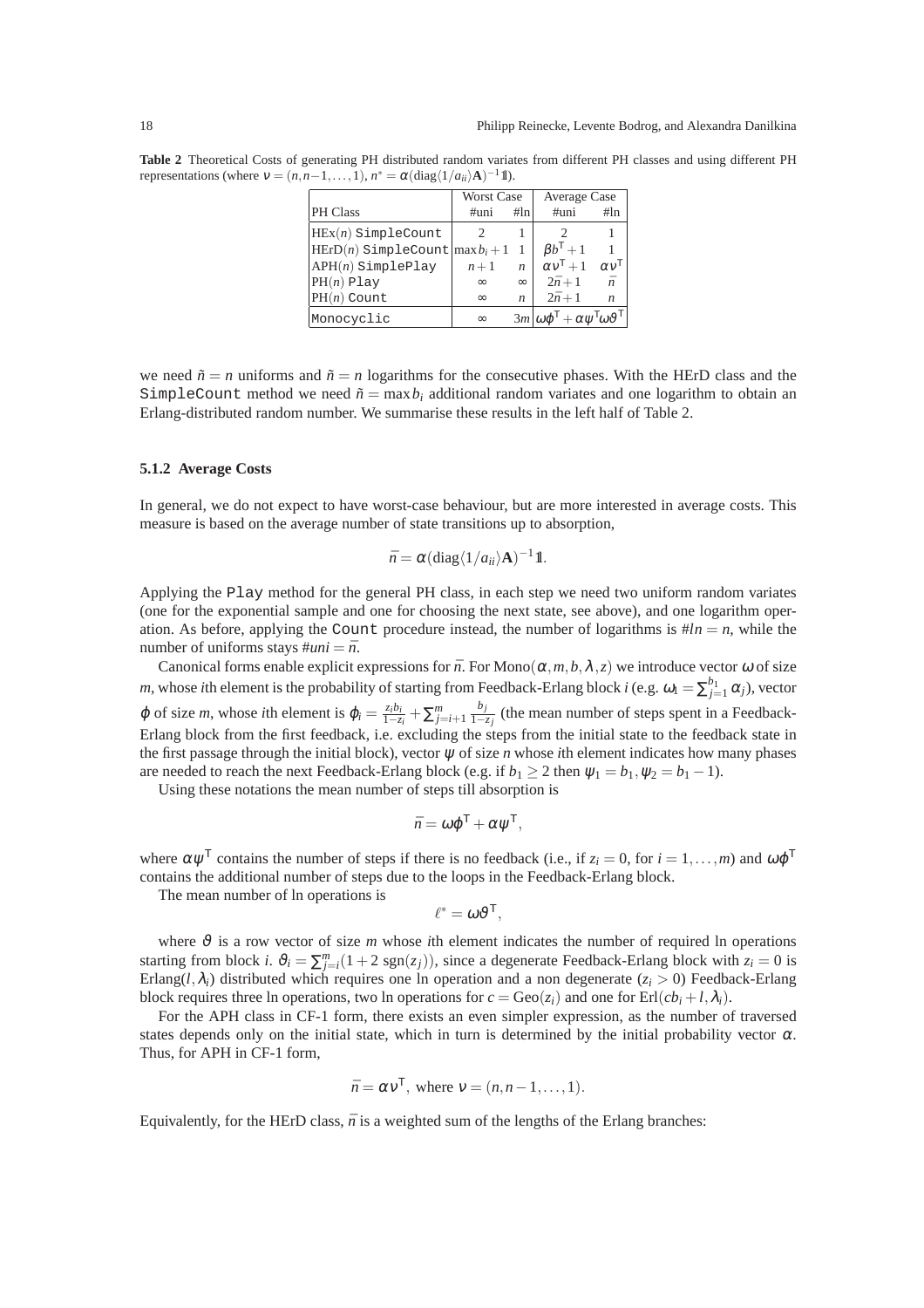## *5.2 Optimisation*

Considering the costs for the different methods discussed in the previous sections, it becomes clear that both the representation of the distribution and the method have an impact on the efficiency of PH random variate generation. One immediate question is then: What is the optimal representation to generate random variates efficiently? While the answer to this question is not yet available for the general PH case, [22] presents the following result for APH in CF-1 form:

**Lemma 0.7.** [22] Given a Markovian representation  $(\alpha, \mathbf{A})$  in CF-1 form, the representation  $(\alpha^*, \mathbf{A}^*)$  that *reverses the order of the rates is optimal with respect to*  $\bar{n}$  *if*  $\alpha^*$  *is a stochastic vector. In this case, all bi-diagonal representations are Markovian.*

The proof given in [22] relies on the observation that swapping two adjacent rates  $a_i, a_{i+1}$  moves probability mass towards the end of the chain only if  $a_i < a_{i+1}$ . Thus, reversing the CF-1 order (where  $a_i \le a_{i+1}$  for all *i*) gives an initial probability vector  $\alpha$  where probability mass is concentrated at the higher indices. Recalling from above,  $\bar{n} = \alpha v^{\mathsf{T}}$  for APH, i.e. high probability for states close to absorption implies low average costs.

Note, however, that reversing the CF-1 form may result in  $\alpha$  with negative entries [22]. In this case, the tuple  $(\alpha^*, A^*)$  still represents the same distribution, but the representation does not have a Markovian interpretation anymore, and thus  $\bar{n}$  is not defined, nor can SimplePlay be applied. The optimal ordering can then be found by exhaustive search over all *n*! possible orderings, or by heuristics that try to find a Markovian representation that is as similar as possible to the reversed CF-1. The heuristics presented in [22] either start from the CF-1 form and apply pair-wise swappings until the result would be non-Markovian, or start from the reversed CF-1 and try to reach a Markovian representation.

# **6 Conclusion**

In this chapter we introduced the basics of using phase-type distributions as tools in resilience evaluation, discussing the complete workflow from fitting to application in both analytical and simulation methods.

#### **References**

- 1. Neuts, M.F.: Matrix-Geometric Solutions in Stochastic Models. An Algorithmic Approach. Dover Publications, Inc., New York (1981)
- 2. Horváth, A., Telek, M.: PhFit: A General Phase-Type Fitting Tool. In: TOOLS '02: Proceedings of the 12th International Conference on Computer Performance Evaluation, Modelling Techniques and Tools, London, UK, Springer-Verlag (2002) 82–91
- 3. Telek, M., Heindl, A.: Matching Moments for Acyclic Discrete and Continous Phase-Type Distributions of Second Order. International Journal of Simulation Systems, Science & Technology **3**(3–4) (December 2002) 47–57
- 4. O'Cinneide, C.A.: Characterization of Phase-Type Distributions. Stochastic Models **6** (1990) 1–57
- 5. Cumani, A.: On the Canonical Representation of Homogeneous Markov Processes Modelling Failure-time Distributions. Microelectronics and Reliability **22** (1982) 583–602
- 6. Mocanu, S., Commault, C.: Sparse Representations of Phase-type Distributions. Commun. Stat., Stochastic Models **15**(4)  $(1999)$  759 – 778
- 7. O'Cinneide, C.A.: Phase-Type Distributions and Invariant Polytopes. Advances in Applied Probability **23**(3) (1991) 515–535
- 8. He, Q.M., Zhang, H.: Spectral Polynomial Algorithms for Computing Bi-Diagonal Representations for Phase Type Distributions and Matrix-Exponential Distributions. Stochastic Models **22** (2006) 289–317
- 9. Pulungan, R.: Reduction of Acyclic Phase-Type Representations. PhD thesis, Universität des Saarlandes, Saarbrücken, Germany (2009)